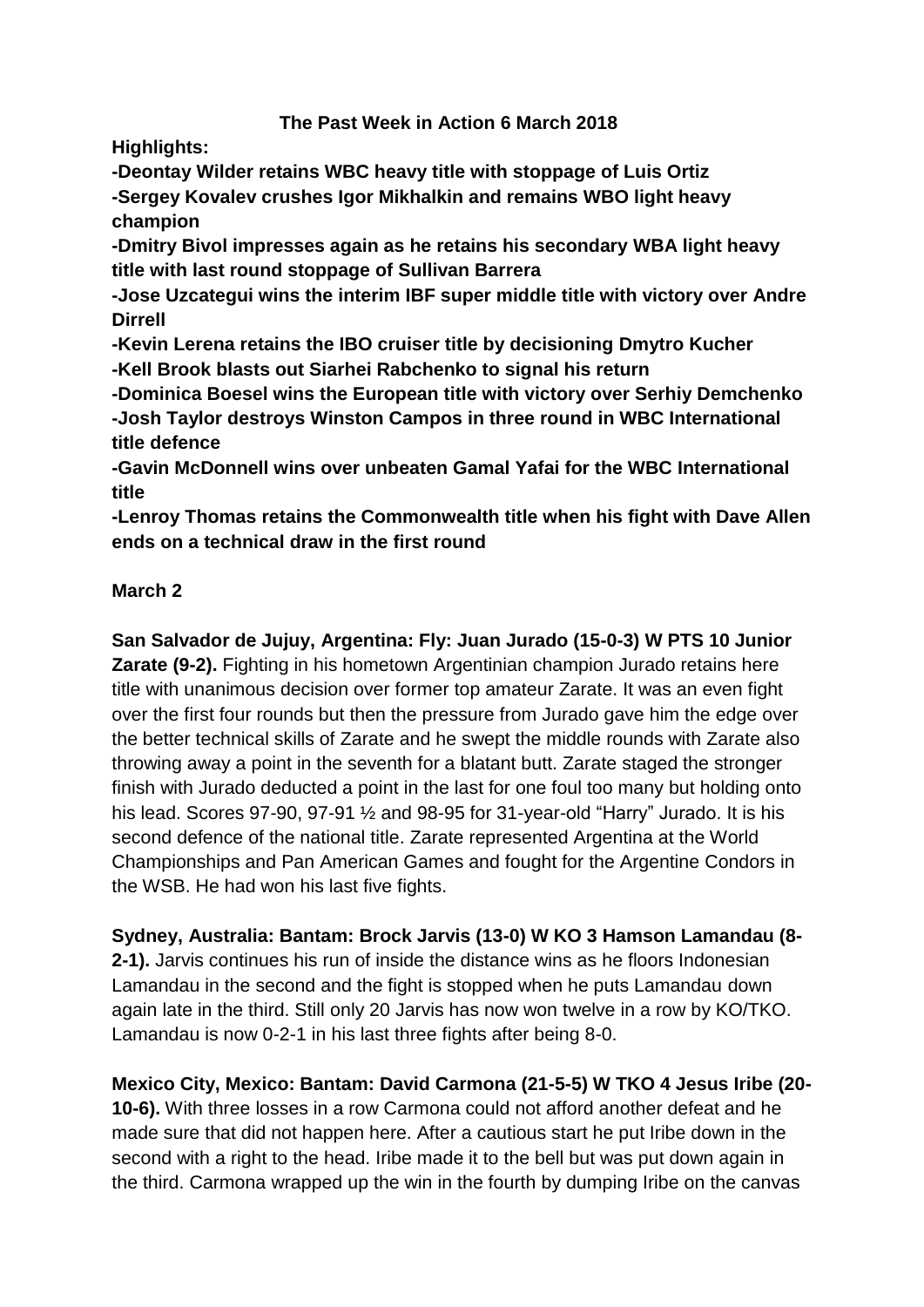again with the fight being stopped. Back in 2013 Carmona was beaten in seven rounds by Omar Narvaez in a challenge for the WBO super fly title. In 2015 he fought a draw with Warlito Parrenas for the interim WBO title but lost on points to Naoya Inoue for the full title in 2016. Third loss by KO/TKO for fellow-Mexican Iribe.

**Fontvielle, Monaco: Bantam: Georges Ory (9-2-1) W PTS 12 Razmik Grigoryan (9-4-1).** Ory wins the vacant European Union title with unanimous decision over Belgian super fly champion Grigoryan. It was the Belgian who made the better start scoring with some good rights. Ory was not moving as well as usual and it was the fifth round before he really began to dominate the action. He was quicker than Grigoryan and was cleverly mixing hooks and uppercuts but was not sustaining the attacks enough to be comfortable and Grigoryan was counter attacking well. Ory was doing enough to win rounds but his form was disappointing after his impressive victory over Jeremy Beccu in May. Scores 117-111, 117-112 and 116-112 for 26 year-old former French amateur champion. Grigoryan had won 5 of his last 6 fights.

**Las Palmas, Canary Islands, Spain: Welter: Ceferino Rodriguez (25-2) W PTS 8 Elvin Perez (28-20-4).** Ferino V returns to action with a comfortable win over Perez. After a first round of probing Rodriguez stepped up the pace and bossed the fight over the next seven rounds pounding away at Perez with stiff jabs and right crosses. Perez's face was cut and badly marked by the fifth and he was in trouble in the seventh and eighth but last the distance although losing every round. Local fighter Rodriguez was having his first fight since losing his European title to Sam Eggington on a tenth round kayo in May last year. His aim now is to regain that title. Barcelonabased Nicaraguan Perez has lost his last eight fights.

# **Manchester, England: Middle: Dale Coyne (13-0) W TKO 3 Julio Cesar (1-2). Super Feather: James Dickens (23-3) W TKO 5 Barnie Arguelles (11-9). Coyne vs. Cesar**

Coyne goes to thirteen wins with stoppage of Cesar. Coyne was too strong and had too much power for Cesar. He spent a couple of rounds walking Cesar down and scoring with left hooks to the ribs and clubbing rights to the head. Cesar just circled the perimeter of the ring changing guard and pushing out light jabs. The constant pressure paid off and the referee stopped the fight in the third. The 23-year-old "Canelo"-he is red-headed- gets his third win by KO/TKO. Novice Cesar, a Belfastbased Angolan was a substitute for a substitute.

### **Dickens vs. Arguelles**

Dickens returns to the ring and to the winning column. The 26-year-old Liverpool southpaw gets his eighth win by KO/TKO as he halts Panamanian Arguelles. First fight for Dickens for ten months. He lost to Guillermo Rigondeaux for the WBA super bantam title in 2016 and in May 2017 lost a close technical decision to Thomas Patrick Ward for the British title. Fifth loss by KO/TKO for Arguelles and his eighth loss in his last nine fights.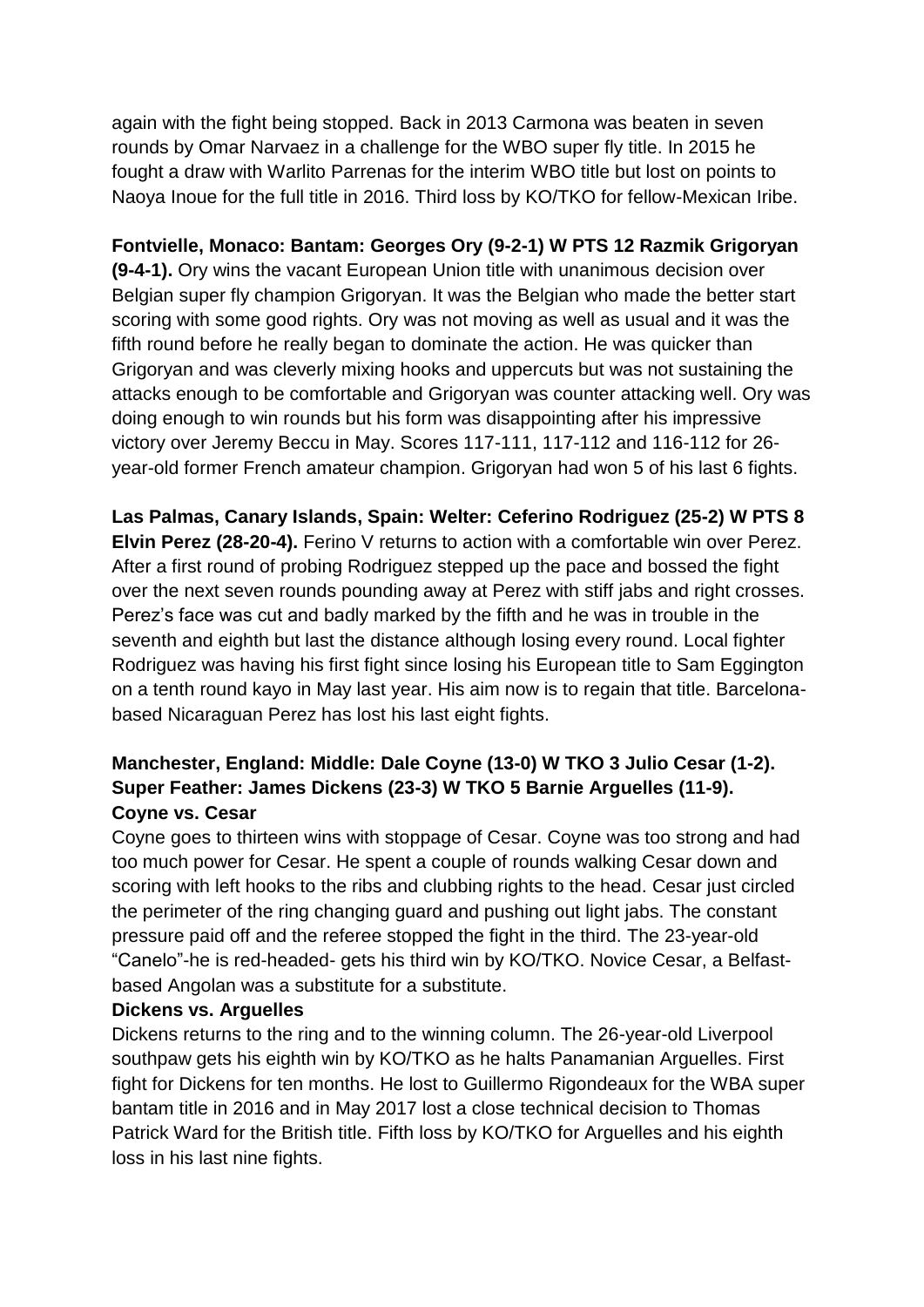**Leicester, England: Bantam: Thomas Essomba (8-3) W TKO 6 Louis Norman (12-5-1).** Popular Cameroon fighter Essomba wins the English title with stoppage of local fighter Norman. Both are better fighters than their records indicate but they also both badly needed a win. Essomba's victory was built on a focused body attack. He hurt Norman with body punches throughout the fight before putting Norman down with one in the sixth and Norman was counted out. Essomba represented Cameroon at both the 2008 and 2012 Olympics. He did not return home after the London Olympics but instead claimed asylum in Britain and settled here before turning pro and settling down in North East England. He is a former Commonwealth champion but just eleven fights in eight years tells how tough it can be for lighter division fighters in the UK. Norman, a former English flyweight champion, has had the same problem and was 2-4 going in including very tough matches against Charlie Edwards and Andrew Selby.

# **March 3**

**New York, NY, USA: Heavy: Deontay Wilder (40-0) W TKO 10 Luis Ortiz (28-1). Super Middle: Jose Uzcategui (27-2) W RTD 8 Andre Dirrell (26-3). Super Welter: Patrick Day (15-2-1) W PTS 10 Kyrone Davis (13-2). Middle: Sergiy Derevyanchenko (12-0) W RTD 6 Dashon Johnson (22-23-3).Middle: Willie Monroe Jr (22-3) W PTS 8 Carlos Galvan (16-7-1).**

## **Wilder vs. Ortiz**

Wilder retains the WBC title with stoppage of Ortiz but has to survive a scare along the way

## **Round 1**

A very cautious opener. Ortiz was coming forward behind his southpaw jab and threw some lefts but Wilder really just poked out his jab without making contact and did not really land a punch

## Score 10-9 Ortiz

## **Round 2**

Even fewer punches thrown in this one. Ortiz continued to plod forward and Wilder continued to go back. Ortiz slipped to the floor when he missed a punch. Ortiz threw some punches and Wilder only tried his right once but they both launched punches at the end of the round.

## Score 10-9 Ortiz **18-20**

## **Round 3**

This was turning into a non-event. Wilder was only sticking out his jab as a range finder for his right but when he did throw the right he missed badly. Ortiz was slow to cut the ring off but was at least throwing punches.

## Score 10-9 Ortiz **27-30**

## **Round 4**

Three more minutes of cat and mouse stuff as Wilder after trying a couple of rights wearily went back to just prodding his jab. Ortiz did a bit better at cutting off the ring and did what scoring there was.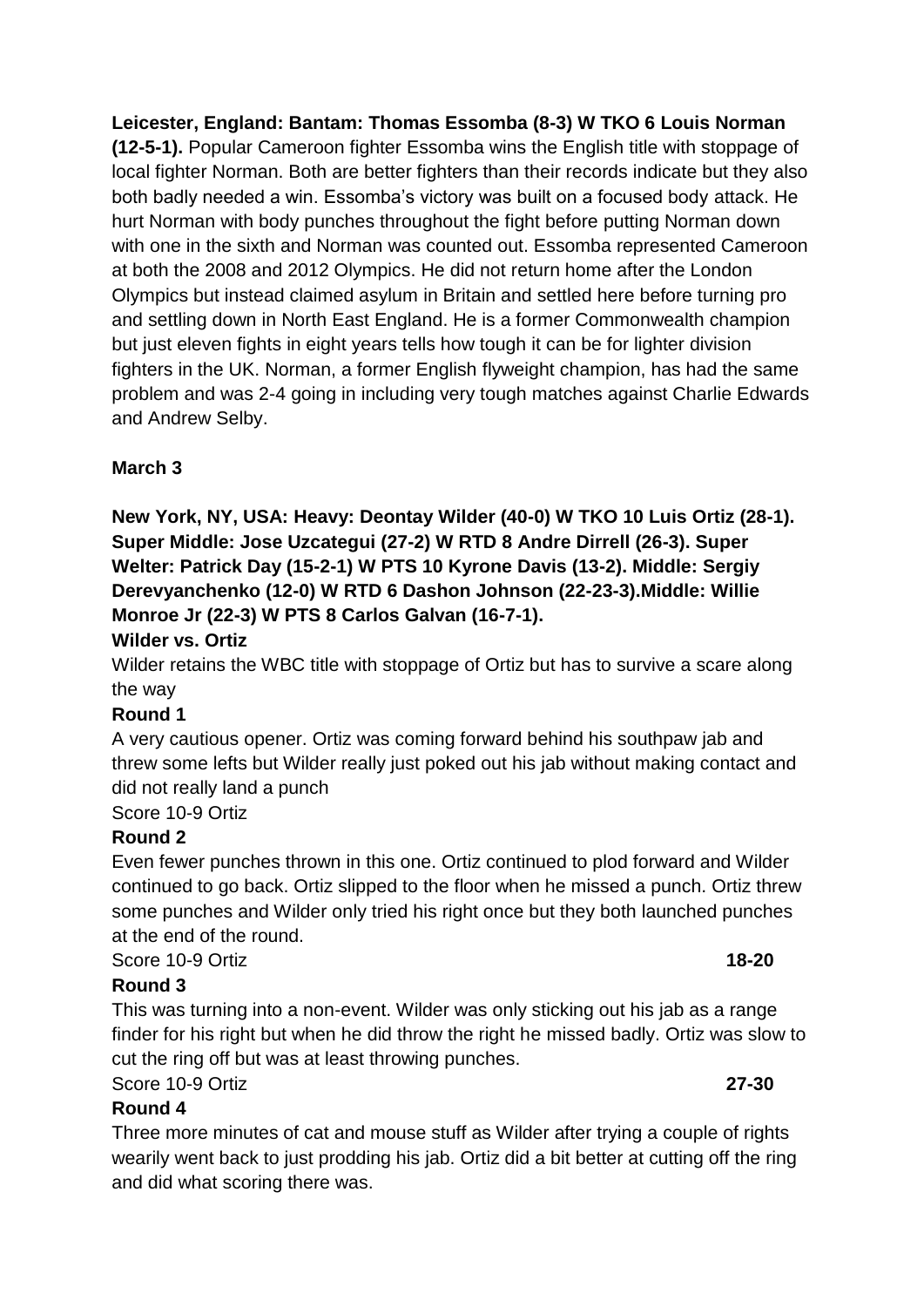# Score 10-9 Ortiz **36-40**

# **Round 5**

This round saw Ortiz dancing on his toes and Wilder throwing one or two more punches. Ortiz again was doing all of the pressing and the scoring. Just before the bell Wilder finally pulled the trigger and landed a fast right cross to the temple of Ortiz. The Cuban was stunned and stumbled. Wilder followed up with another punch as Ortiz tipped backwards into the ropes and down. He got up complaining about the count trying to indicate it had been a push but it was a genuine knockdown and the bell went as the eight count was competed.

Score 10-8 Wilder **46-48**

# **Round 6**

Now it was Wilder on the front foot. He was throwing the right more and there were a couple of exchanges with both fighters landing but with Wilder just doing enough to win the round.

Score 10-9 Wilder **56-57**

## **Round 7**

Best round of the fight so far and it went to Ortiz. Once again there lots of probing with jabs until late in the round when Wilder scored with a good right. He then decided to fight inside but Ortiz turned him and landed a left that had Wilder in trouble. He was trapped on the ropes with Ortiz unloading heavy punches and Wilder was floundering and holding on at the bell in what easily could have been scored a 10-8 round or even resulted in a win for Ortiz if he had hurt Wilder earlier in the round.

Score 10-9 Ortiz **65-67**

# **Round 8**

Before the start of the round the referee was concerned enough to have the ringside physician examine Wilder. Ortiz dominated the round. He had Wilder in retreat catching him against the ropes and firing big lefts with Wilder really just prodding out his jab and throwing occasional rights and never really getting off the ropes. Score 10-9 Ortiz **74-77**

## **Round 9**

This one only really came alive late. Wilder seemed to hurt Ortiz with a right and drove Ortiz back. Ortiz fired punches of his own and they both threw and landed heavy punches at the bell.

Score 10-9 Wilder **84-86**

# **Round 10**

Early in the round Wilder shook Ortiz with a right. Ortiz tried to hold but Wilder threw him to the canvas. The referee indicated it was not a knockdown but Ortiz was slow to rise. Wilder went straight after Ortiz landing heavy rights to the head and Ortiz slumped to his knees. He only just made it to his feet at nine but was badly shaken. Wilder pounced on him and landed a series of lefts and right and after a right uppercut Ortiz again dropped to his knees and the referee stopped the fight. **Official scores: 85-84, 85-84, 85-84 all for Wilder**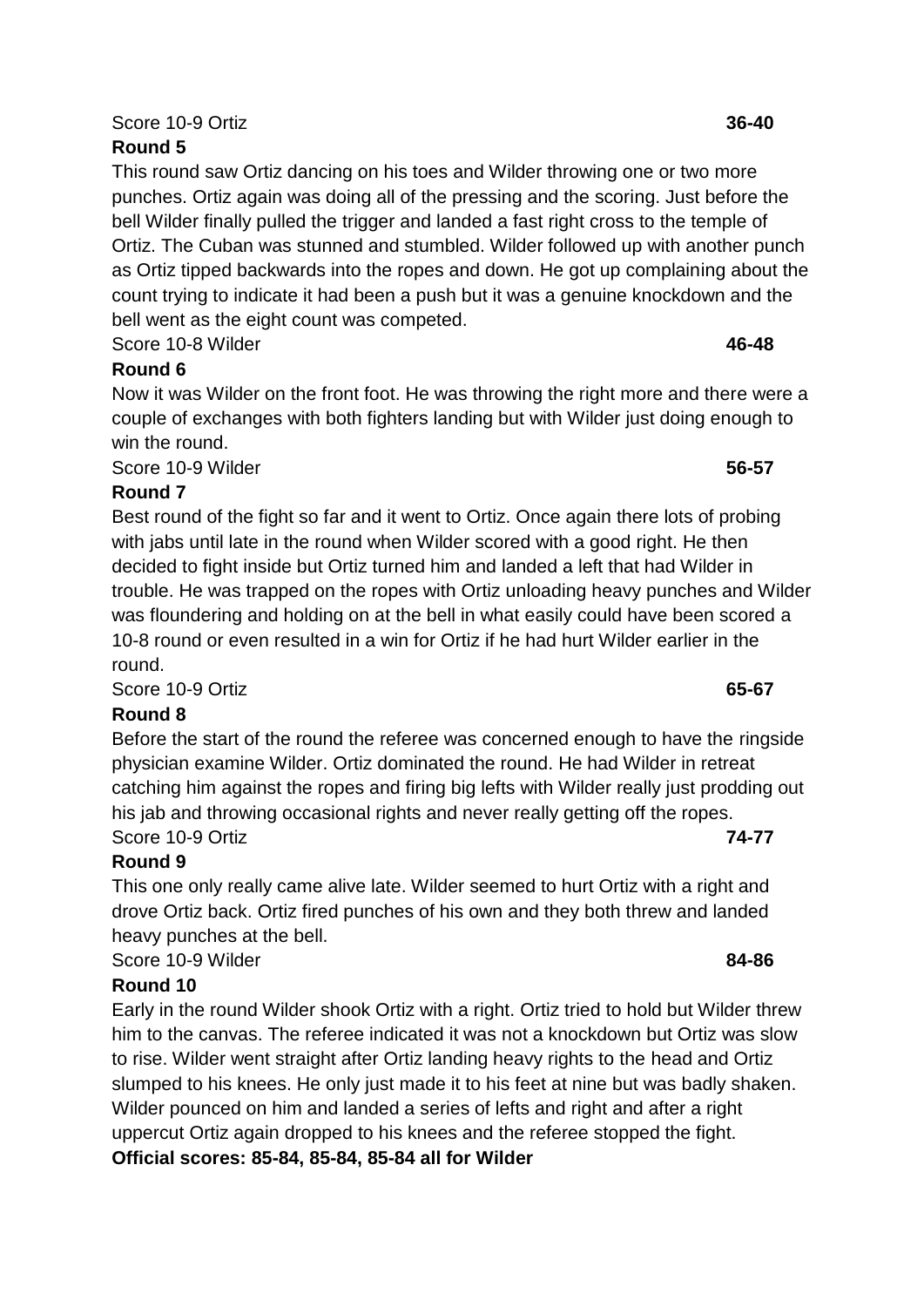Wilder again showed his power in the third and in the tenth but was in deep trouble in the seventh floundering and trapped on the ropes with Ortiz stating after the fight that he felt he was one punch away from victory. Naturally there will be some questions over this performance and Anthony Joshua fans will take heart from how vulnerable Wilder looked against a much smaller, older and slower opponent but we saw a different Wilder tonight than the whirlwind we saw against Bermane Stiverne in November and will see a different Wilder when-or if- he fights Joshua (or Parker). Some saw this as a potential fight of the year but apart from the fifth, seventh and tenth rounds it was a very slow fight with little sustained action. Wider has now scored 39 wins by KO/TKO and defended the WBC title seven times. Ortiz proved to be the danger he had threatened to be. He blew his chance for a multi-million payday when he failed to finish Wilder in the seventh and although he is 38 there are still some good fights out there for him in a vibrant division.

### **Uzcategui vs. Dirrell**

Uzcategui wins the interim IBF title as he chips away at champion Dirrell until Dirrell decided he wanted no more and retired in his corner giving Uzcategui revenge for a controversial loss in May. There was a scare before the fight due to a query over Uzcategui's urine test. It was not related to a banned substance but it proved to be due to a vitamin B injection he had previously. From the start the taller Uzcategui was marching forward walking Dirrell down and landing rights to the head and left hooks to the body. Dirrell was on the retreat and unable to solve the bobbing and weaving and hand waving style of Uzcategui. Dirrell was spending much of the ring time retreating around the perimeter of the ring with Uzcategui staying on top of him and landing short hooks and long rights. Just before the bell at the end of the third with Dirrell trapped in his own corner Uzcategui landed a left to the head, a right that landed high on Dirrell's shoulder and then a wicked right hook. Dirrell dipped at the knees and almost went down. Uzcategui continued to pressure Dirrell for three minutes in every round. Dirrell just could not find his range and was being caught time and again with short chopping hooks inside and long rights. Dirrell tried to launch some attacks but inevitably he was taking more than he was giving and was forced again on to the retreat as Uzcategui worked him over in close and at a distance. By the end of the eighth Dirrell had effectively capitulated. He was shipping punishment from left hooks to the head and just swinging wildly trying to get lucky. After the bell he walked back to his corner and told his seconds he was finished. They tried to talk him out of it but it was Dirrell's "no mas" moment and he would not continue. Uzcategui a 27-year-old 6'2" (188cm) Mexican-based Venezuelan had lost to Dirrell for this title in May. He was ahead on two cards he was disqualified for a punch after the bell. His only other loss was a decision against Matt Korobov in 2014. With his height, reach and quirky style he will be a handful for any but the best and he would have a good chance against IBF champion Caleb Truax. Dirrell just could not do anything on the night. From the first bell until he walked back to his corner at the end of the eighth round he was never in the fight and at 34 it is hard to see him getting another title shot.

### **Day vs. Davis**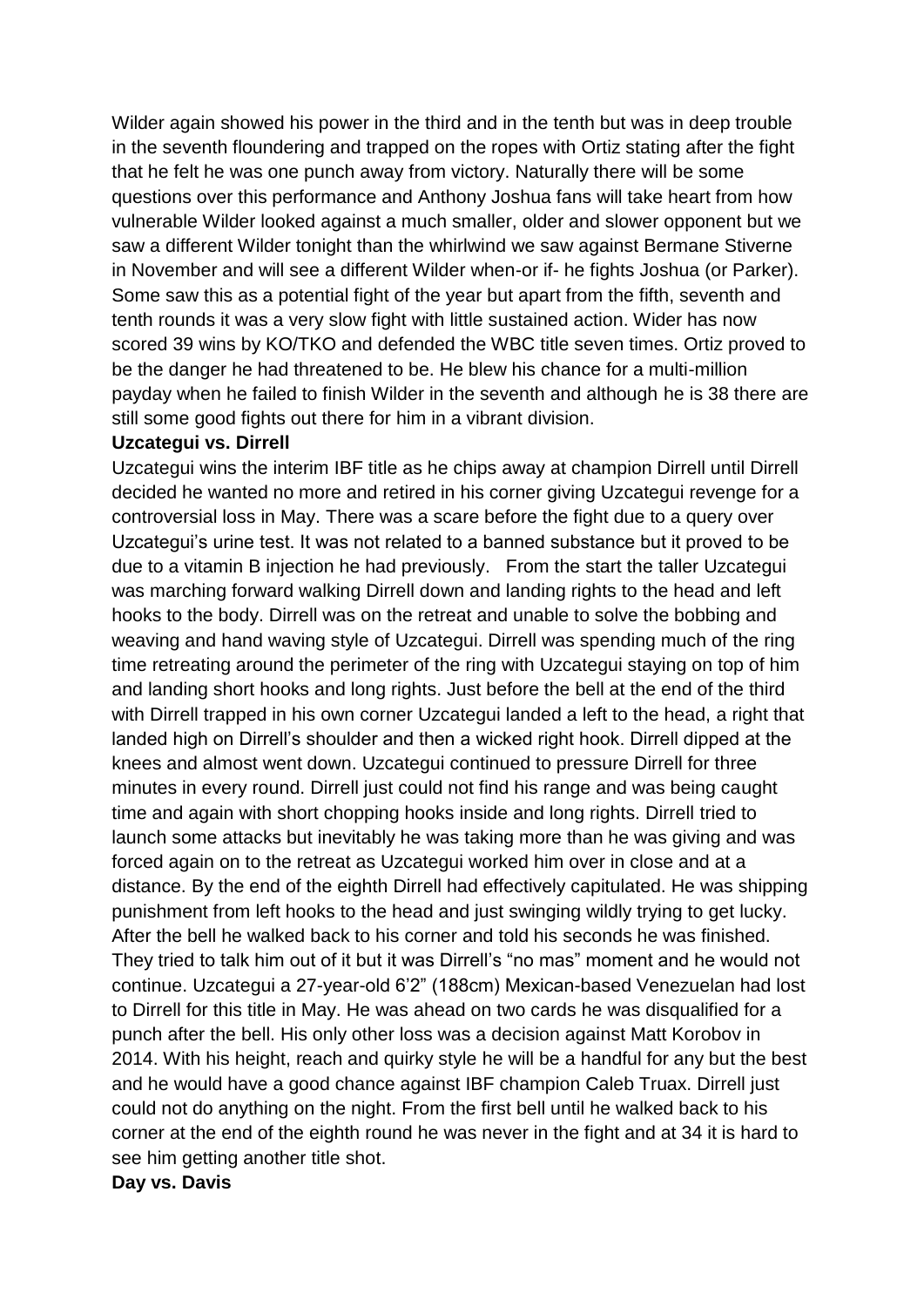Day gets unanimous verdict over Davis in fast-paced close bout between two fighters with excellent credentials from their amateur days. Davis was first to show and made a confident start taking a couple of the early rounds before Day got into his stride. From the half way mark Day brought his better skills into play and with the use a stiff and accurate jab built a lead and held on to it to the bell. Scores 98-92, 97- 93 and 96-94 for Day. The 25-year-old from Freeport NY is a former US National amateur champion who has taken a while to settle into pro boxing but has now won his last four fights. He retains his WBC Continental Americas title. Davis, 23, was a gold medal winner at the National Police Athletic Tournament and silver at the 2013 National Golden Gloves and had won his last three fights.

## **Derevyanchenko vs. Johnson**

Derevyanchenko keeps busy with win over journeyman Johnson whilst waiting for the middleweight division to sort itself out. Johnson can be a dangerous opponent if allowed to settle into a fight and indeed Derevyanchenko chose to box on the back foot allowing Johnson to come forward and press. Gradually Derevyanchenko began to up the pace and soon it was Johnson on the retreat and shipping some heavy rights and slowly being broken down. His corner saw the way things were going and pulled their man out at the end of the sixth round. The 32-year-old Russian Derevyanchenko is the IBF No 1 and therefore the mandatory challenger to Gennady Golovkin. He has been No 1 since September after beating Tureano Johnson but of course champion Gennady Golovkin has been busy with fighting Saul Alvarez. Whoever wins between Golovkin and Alvarez will be under pressure to defend against Derevyanchenko or be stripped. Derevyanchenko did not turn pro until he was 29 but had a very impressive 22-1 score in four years of campaigning in the WSB. Only the fourth loss by KO/TKO for Johnson.

### **Monroe vs. Galvan**

Monroe returns with a win as he floors and decisions Galvan. Scores 80-71 for Monroe from all three judges as he has his first fight since losing to Billy Joe Saunders for the WBO middles title in September. Galvan goes home to Colombia when he needs to pad his record and has never won a fight outside of his home country.

## **New York, NY, USA: Light Heavy: Sergey Kovalev (32-2-1) W TKO 7 Igor Mikhalkin (21-2). Light Heavy: Dmitry Bivol (13-0) W TKO 12 Sullivan Barrera (21-2), Super Middle; Vaughan Alexander (12-0) W PTS 10 Devaun Lee (10-3-1). Super Welter: Bakhram Murtazaliev (12-0) W TKO 5 Ken McNeil (11-4). Kovalev vs. Mikhalkin**

Kovalev retains the WBO title. The champion is much too good and much too powerful for fellow-Russian Mikhalkin and wins every round before the fight is stopped due to a cut

## **Round 1**

Confident start by Kovalev. He had his jab working and was able to pierce Mikhalkin's guard with stabbing straight rights with Mikhalkin waiting too long to let his punches go.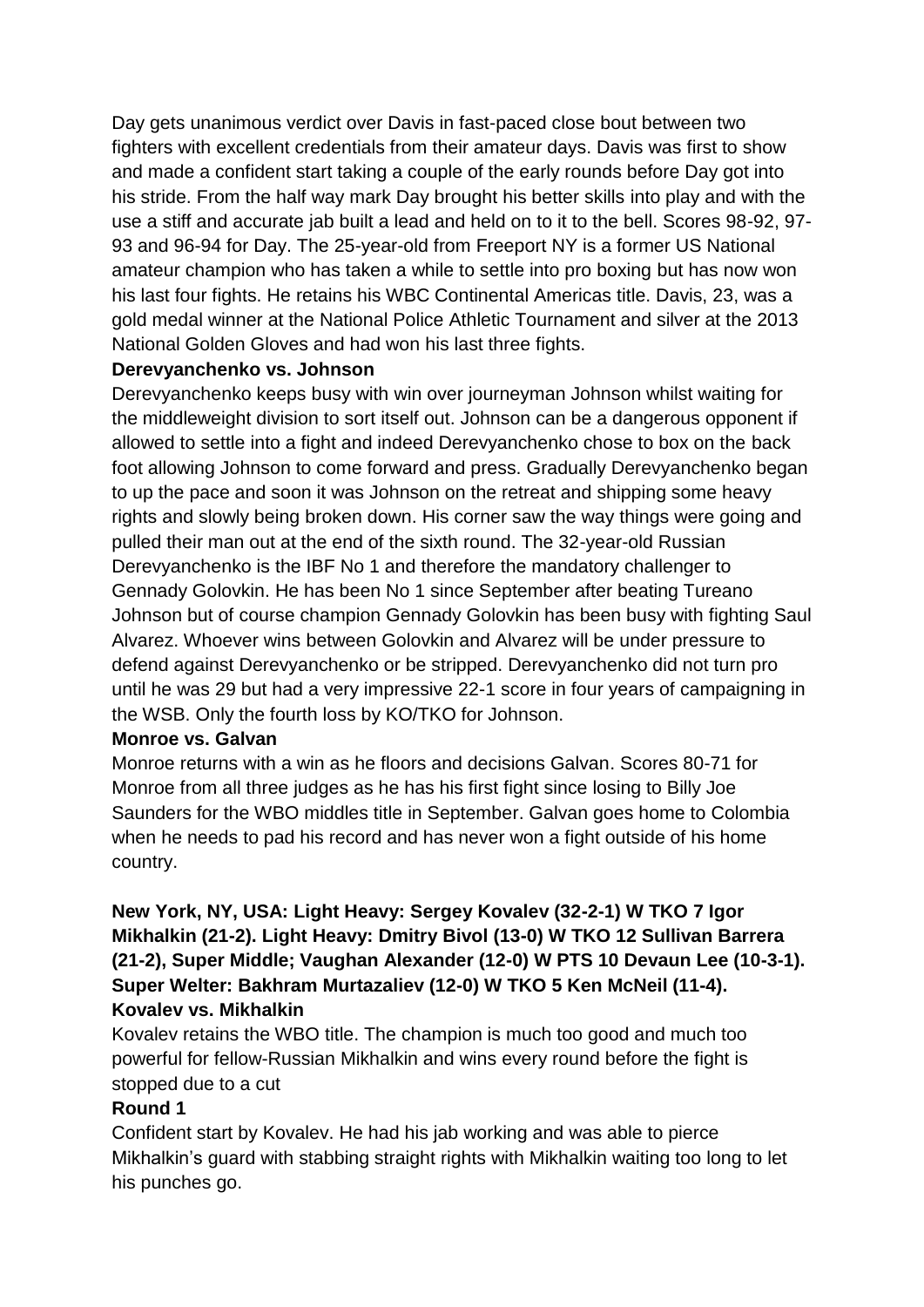# Score 10-9 Kovalev

# **Round 2**

Mikhalkin threw more punches in the second and landed a hard southpaw left. Kovalev continued to find gaps for his jab and was constantly banging home straight rights with Mikhalkin walking on to punches as he tried to get inside. Score 10-9 Kovalev **20-18**

## **Round 3**

This round was closer as Mikhalkin pressed hard and scored with some accurate lefts. Kovalev was out jabbing him and those right crosses were getting though and he finished the round strongly.

Score 10-9 Kovalev **30-27** 

# **Round 4**

Kovalev continued to control the action. Mikhalkin was working hard with his right jab and letting go with lefts. But it was Kovalev who was the more accurate and landing the harder punches.

Score 10-9 Kovalev **40-36**

# **Round 5**

Kovalev upped the pressure in this one. His jab had Mikhalkin on the back foot and he slotted home long rights with Mikhalkin not able to block them. A stiff jab saw Mikhalkin staggered and he stumbled into the ropes. Kovalev leaped after him but it was more a stumble that a stagger and Mikhalkin was not in any real trouble-but neither was he finding a way into the fight.

Score 10-9 Kovalev **50-45**

## **Round 6**

Mikhalkin started this one on the front foot taking the fight to Kovalev. Landed some lefts but they did not have the power to budge Kovalev who had scored with a series of rights early in the round and finished the round strongly but it was a close one. Mikhalkin was now cut over his right eye

# Score 10-9 Kovalev **60-54**

# **Round 7**

Before the start of the round the ringside physician examined the cut but let the fight continue. Mikhalkin put in a big effort again taking the fight to Kovalev but the cut was bleeding and there was blood coming from Mikhalkin's nose. Kovalev was landing regularly to the face of Mikhalkin and when the referee asked the ringside official examine the injury the Physician advises the fight be stopped . Kovalev makes it 28 wins by KO/TKO. Mikhalkin was the No 5 rated contender so it may be that Kovalev will have to face his No 1 Olex Gvozdyk. He would like Adonis Stevenson but the WBC champion is due to defend against Badou Jack in May and Eleider Alvarez, the WBC No 1 should be in line after that so we may never see Kovalev vs. Stevenson

## **Bivol vs. Barrera**

Bivol outclasses and halts Barrera in defence of the secondary WBA title. From the start the champion was quicker and more accurate than Barrera. Both tried to establish their jabs early but Bivol soon took control. He was slotting jabs through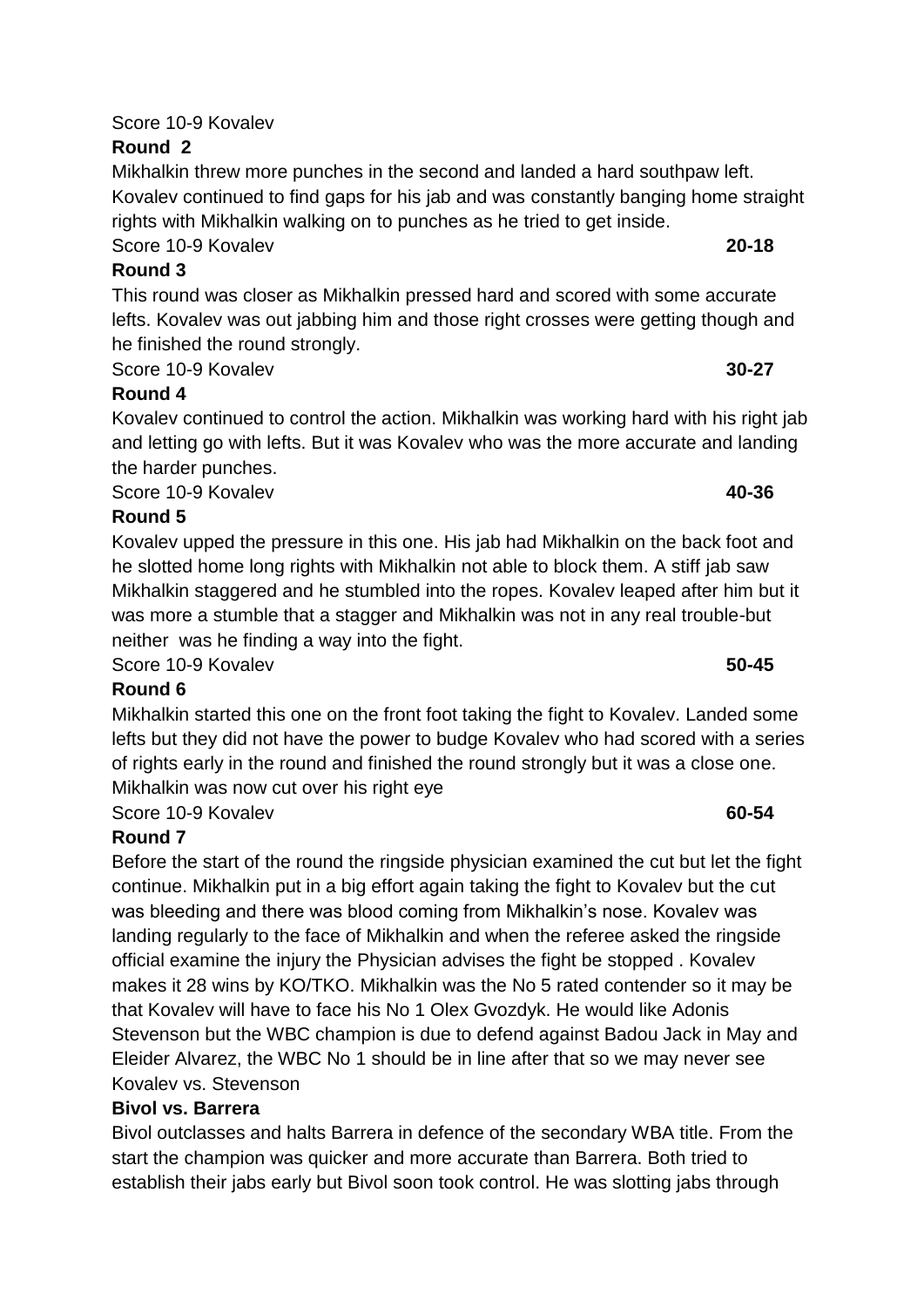Barrera's defence and catching him with right crosses. A clash of head in the second had Barrera walking away but there was no damage from that but plenty from the jab and rights from Bivol but Bivol in fact had suffered a cut over his right eye in the clash. Barrera tried to go to the body but Bivol was too quick on his feet and Barrera kept coming up short and paying for it in counters from Bivol. The champion shook Barrera with a couple of rights to the head in the fourth and landed a cluster of accurate shots before the bell to end the fifth. Barrera pressed harder in the sixth and landed a good right to the head but again he was outscored and Bivol ended the round with a flourish and it was difficult to see any of the first six rounds that you could give to Barrera-and it did not get any better for the Cuban. It was almost textbook stuff from Bivol in the seventh. Barrera managed to land a good right cross early but Bivol paid him back with rights of his own and a barrage of punches had Barrera floundering at the bell. Again Barrera padded forward in the eighth trying to go to the body but he was just too slow. Bivol was drawing the lead stepping back quickly to leave Barrera coming up short and off balance and then letting fly with rapid bursts of punches. There had been a clash of heads in the round and a big bump was showing on the temple of Bivo. The ringside physician examined the injury but the fight continue. This was a slower round letting Barrera have some success. Bivol finished it with a strong attack but it had been a more even round. In the tenth Barrera had slowed and Bivol was buzzing around him spearing him with jabs and landing two/three/ four punch combinations. The lump on Bivol's forehead passed another examination at the start of this round. Barrera knew he needed a knockout to win this but Bivol never allowed him the sniff of one. The young Russian was moving jabbing and stepping in with quick combinations rarely wasting a punch. Barrera was trying to find a big effort in the last but had nothing. Bivol had been landing hard punches but now he was really loading up on his shots. He landed two hard rights that had Barrera backing off and the he stepped in with a thunderous right to the head that put Barrera down on his back. Barrera pulled himself up at nine but the referee had a look at him and waived the fight over and Barrera made no complaint. The 27-year-old Kyrgyzstan-born Russian was making the second defence of his title and now has 11 wins by KO/TKO. He is very technically correct boxer upright relying heavily on the left jab/right cross approach. He has excellent defensive skills and real power as he displayed with his finishing punch here and the laser-like right that flattened Trent Broadhurst in November. He is probably a fight or two away from being ready for Kovalev, Adonis Stevenson and Artur Beterbiev but he feels ready now and is a real danger to all three of them. Cuban Barrera, 36, suffered his only other loss when he was floored and outpointed by Andre Ward in a non-title fight in 2016 but a kayo of unbeaten Vyacheslav Shabranskyy and wins over Joe Smith and Felix Varela had seen him rise to No 1 in the WBA ratings. **Alexander vs. Lee**

Alexander gets another win to make it seven on the bounce since returning to the ring. In a tough, hard fought contest he outscored Lee. Alexander was picking up pionts with his jab and matched Lee on the inside. Although not really rocking Lee until late in the fight he was a clear winner. Scores 98-92, 97-93 and 96-94.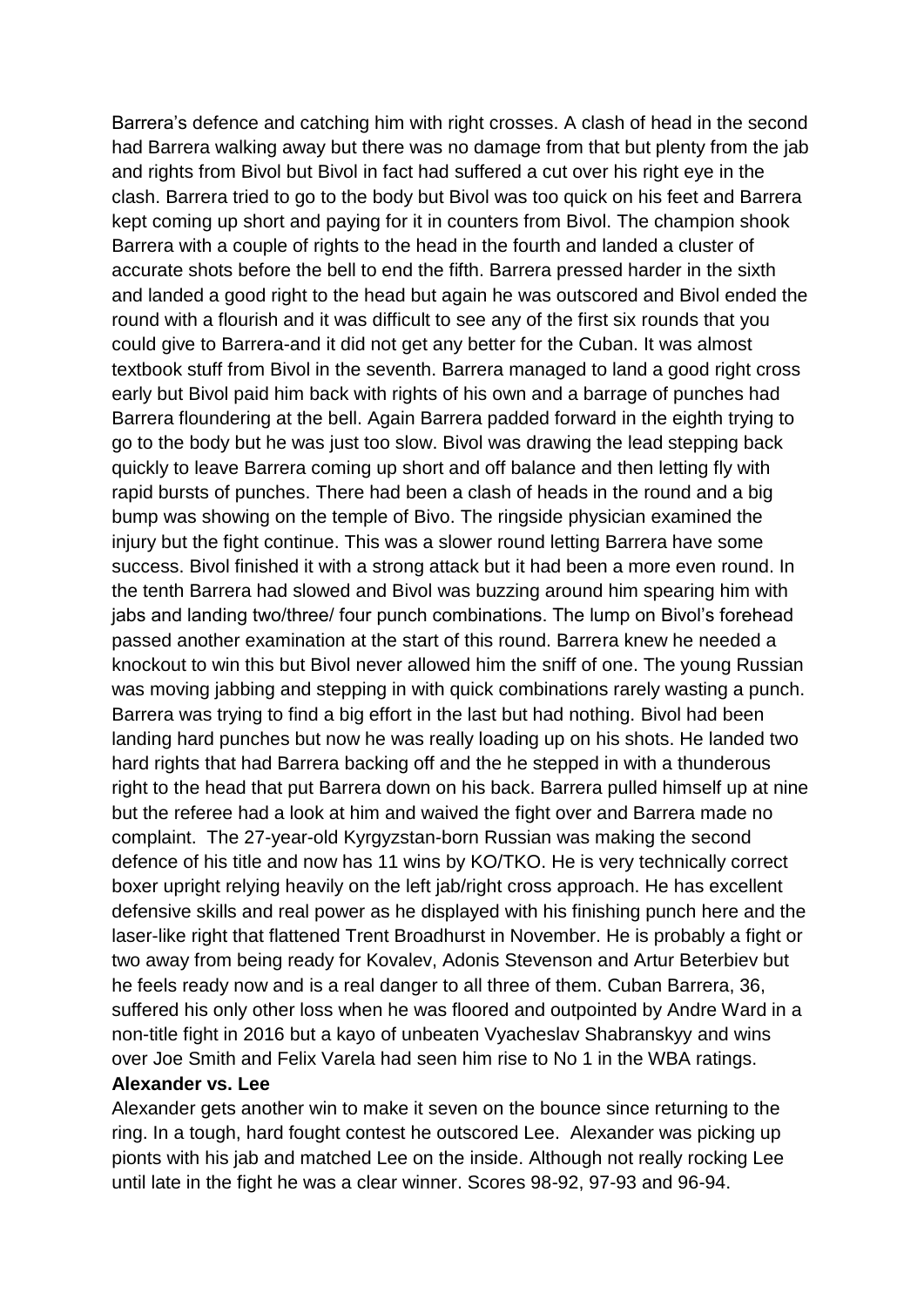Alexander, 32, the brother of Devon, turned pro in 2004 and won his first five fights but then spent eleven years in prison for armed robbery before being released in 2015 and resuming his career in 2016. Lee from nearby Queens was 6-0-1 in his previous 7 fights including wins over experienced Giovanni Lorenzo and 17-1 Carlos Cruz and in fairness to him he took this fight at only two days notice and was in it with a chance until he tired.

### **Murtazaliev vs. McNeil**

Murtazaliev now has an impressive looking 83% wins by KO/TKO after this victory. McNeil has done a good job in past fights of going the distance against superior opposition but it did not work for him this time. Murtazaliev was hunting him down over the first four rounds with McNeil focusing on survival. His efforts proved in vain as a right from Murtazaliev put him down in the fifth. McNeil beat the count but a series of head punches from Murtazaliev convinced the referee to step in and save McNeil. The 25-year-old Russian has made a quick climb to ten round level under the Main Events banner and now has 10 wins by KO/TKO. McNeil loses inside the distance for the first time having taken both Ievgen Khytrov and Alantez Fox the distance.

## **Sheffield, England: Super Welter: Kell Brook (37-2) W KO 2 Siarhei Rabchenko (29-3). Super Bantam: Gavin McDonnell (19-1-2) W PTS 12 Gamal Yafai (14-1). Heavy: Lenroy Thomas (22-4-1) TEC DRAW 1 David Allen (12-3-2): Feather: Kid Galahad (24-0) W KO 3 Irving Berry (23-8-2). Light: Atif Shafiq (19-2) W TKO 5 Lee Appleyard (12-4). Light Heavy: Rocky Fielding (26-1) W PTS 8 Karel Horejsek (11-8-3). Super Feather: Leigh Wood (20-1) W TKO 1 Rafael Castillo (14-41-3).**

### **Brook vs. Rabchenko**

Confident and impressive display from Brook on his return. He looked sharp and ended the fight with some brutal punches. Rabchenko came out throwing fast jabs putting Brook on then back foot. Brook stayed cool and banged home some sharp right counters. Rabchenko continued to work the jab and scored with a hard right. Brook got onto the front foot and scored with a straight right and a right uppercut before the bell. Rabchenko continued to come forward in the second but a peach of a right uppercut followed by a left from Brook sent him stumbling back. Brook moved in and they both threw a punch with Brooks right getting there first unhinging Rabchenko's legs and he fell to the canvas. He tried to get up but struggled and although he just about made it the fight was over. Back-to-back losses to Gennady Golovkin and Errol Spence had left questions to be answered about Brook's future but the move to super welter seemed to suit him and he finished in style with some eye-catching punching. Now he is looking to become a two division champion. Perhaps it is time for the 32-year-old Rabchenko to retire. He looked world class when he won the European title and went 25-0 but a disputed decision loss to Anthony Mundine seemed to take something out of him and he tumbled out of the ratings after being halted in nine rounds by Tony Harrison in 2016. **McDonnell vs. Yafai**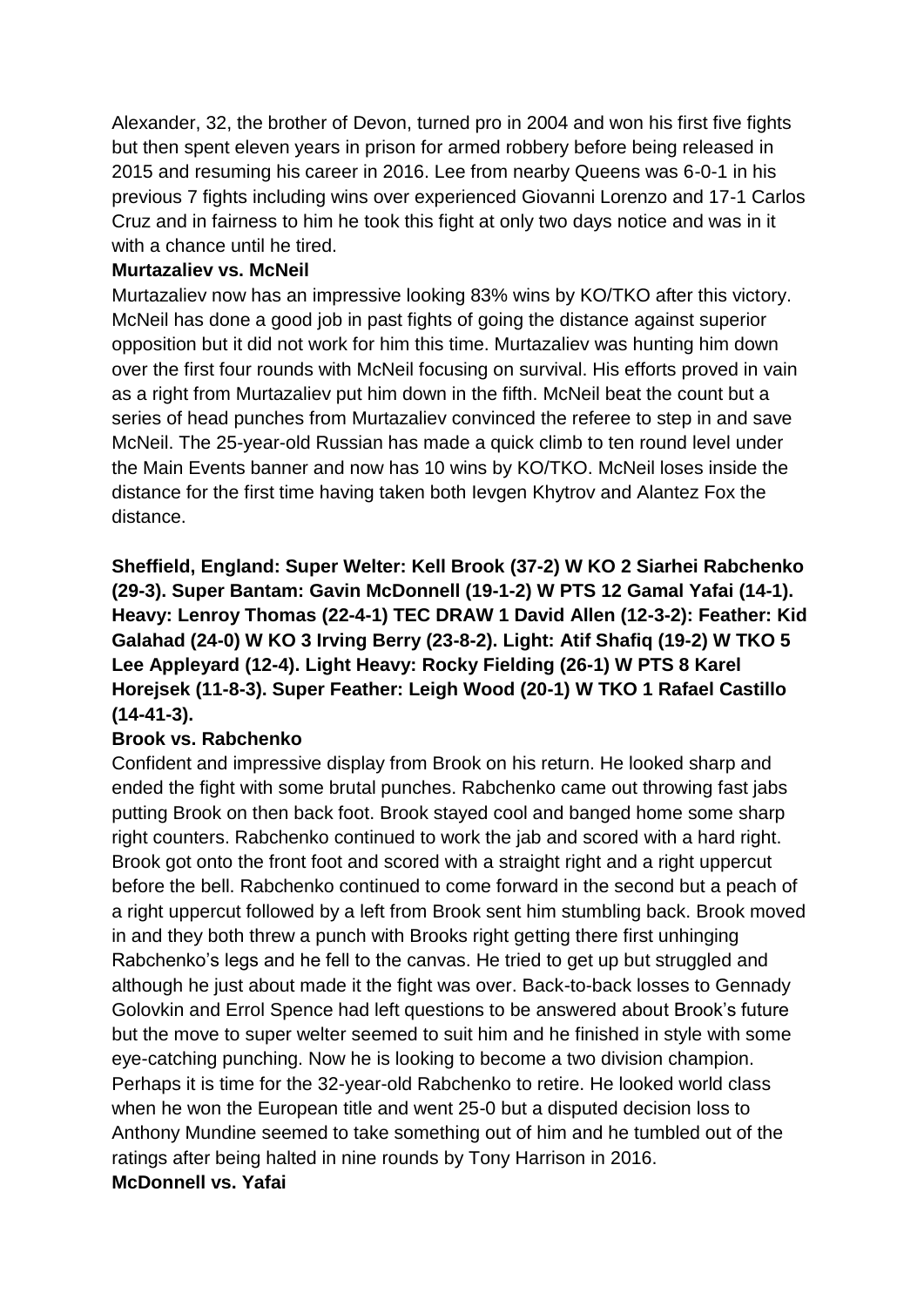It was anticipated that this would be a fast-paced close, entertaining contest between two very quick and very clever boxer and that is what was delivered most of the way. Yafai made a promising start. McDonnell just seemed to have the edge where jabs were concerned but Yafai was able to score with quick bursts of hooks when he moved inside. It was top quality boxing with good offence being matched by good defence in the case of both boxers. McDonnell just had the edge in accuracy and was the busier of the two but there was never much between from round to round or through the first five rounds but McDonnell looked to be getting on top after a good sixth in which he shook Yafai with a right. The rounds continued to be close but McDonnell was sharper and picking up the points with his jab and was more accurate with his hooks and uppercuts. He was building a winning lead and again rocked Yafai with a right just before the bell to end the ninth. By the tenth Yafai looked to be tiring and when he fell over he was slow to get up again and McDonnell stepped up the pressure. Yafai fell again in the eleventh as McDonnell pressed hard scoring with hard rights to the head and Yafai's speed and work rate had dropped and his work was ragged. McDonnell deeper experience in six twelve round fights to Yafai's one saw him pace the fight better. Yafai put everything into the last round but he was too often just putting his head down and swinging with McDonnell still controlled picking his punches and taking advantage of the gaps Yafai was leaving and McDonnell ran out a well deserved winner. Scores 116-112 twice and 117-111 all for McDonnell who wins the WBC International title. The classy 31-year-old Doncaster boxer, a former undefeated European and WBC Silver champion, lost a majority decision to Rey Vargas for the vacant WBC title and this win is his first major step back towards another title shot. At 26 Yafai, a former Commonwealth champion may have lost his WBC International title but has time to come again and he will.

### **Thomas vs. Allen**

Unfortunately this one was over almost before it started as a clash of heads in the first round saw Allen suffer a deep cut over his right eye and the fight was stopped and declared a technical draw. Thomas had won the vacant Commonwealth title with a split verdict over Allen in May so the Jamaican southpaw retains the title with a third bout a possibility

### **Galahad vs. Berry**

Galahad gets inside the distance win as he takes the first two rounds and then flattens Berry in the third. The unbeaten former British and Commonwealth champion took the first whilst really only finding out what Berry brought to the fight. From the second he was scoring well to the body and with straight rights. He ended it in spectacular style in the third rocking Berry with a left to the head and followed that immediately with a blistering left that sent Berry down on his back with his head resting on the bottom rope and the fight halted immediately. That makes it six wins by KO/TKO in a row since Galahad returned from a ban. He is No 5 with the IBF ( but the fourth rated boxer as the No 2 spot is vacant) so is looking to get a shot at the winner of Lee Selby's defence against Josh Warrington in May. Last time out, in November, Berry, a former challenger for both the secondary and full WBA titles, had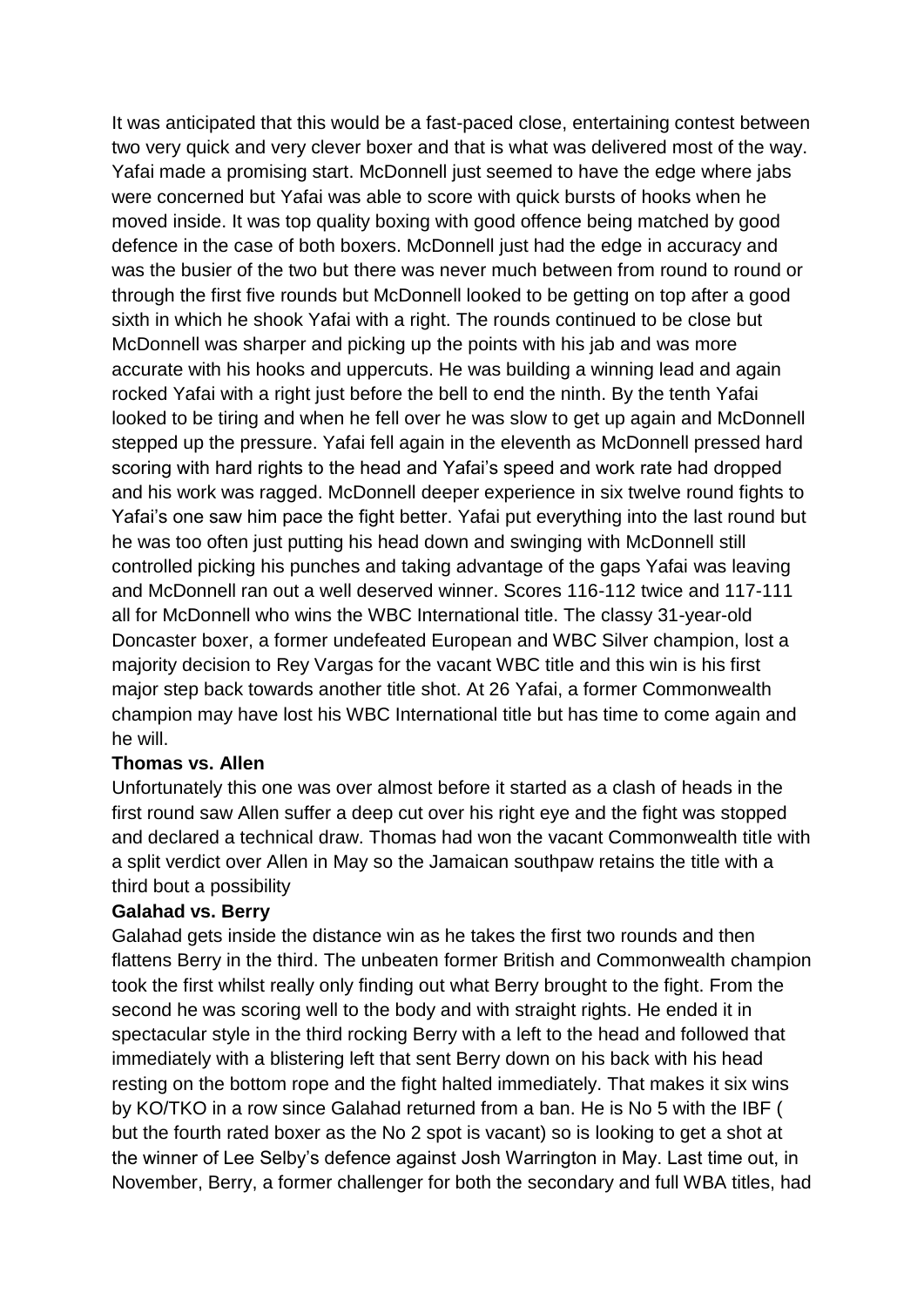gone the full twelve rounds with Jhonny Gonzalez so an impressive victory for Galahad.

## **Shafiq vs. Appleyard**

Shafiq uses body punches for victory in contest between two Rotherham boxers for the neighbourhood title. Appleyard started the slight favourite and tried to use his height and longer reach as a platform for victory. Shafiq worked the body and eventually that was the winning strategy. A left hook to the ribs in the fourth put Appleyard down for the first time and after two more falls from body punches in the fifth Appleyard's corner threw in the towel to save their man any further punishment. Shafiq's losses have both come in low level fights that he was expected to win but hopefully he can build on this victory. English champion and former Commonwealth title challenger Appleyard had won 4 of his last 5 but must start all over again.

## **Fielding vs. Horejsek**

With the talk of a title fight against WBO champion Gilberto Ramirez Fielding could not afford any slip ups here. He got the win and some ring time but had trouble subduing tough Czech Horejsek who fought hard all the way. Referee's score 79-74 for Fielding. Since his loss to Callum Smith in 2015 Fielding has scored split decisions over Chris Rebrasse and John Ryder but halted Dave Brophy inside a round to win the Commonwealth title. He is No 3 with the WBO. Although his record is unimpressive Horejsek has drawn with unbeaten fighters Adam Deines and Lennox Clarke so can be useful on his night.

## **Wood vs. Castillo**

Wood blows away poor Nicaraguan Castillo inside a round. The Nottingham fight put Castillo down twice with the referee waiving the fight off on the second knockdown. Leigh's only loss was a stoppage against world title challenger Gavin McDonnell in 2014 and this is his ninth win since then. Castillo now has 15 losses by KO/TKO.

## **Kempton Park, South Africa; Cruiser: Kevin Lerena (20-1) W PTS 12 Dymtro Kucher (24-3-1). Welter; Thulani Mbenge (13-0) W PTS 12 Diego Cruz (18-6-2). Minimumweight: DeeJay Kriel (14-1-1) W PTS 12 Xolisa Magusha (10-3-1) Lerena vs. Kucher**

Kucher come out on top in hard-fought IBO title defence against Kucher.Kucher had edges in height and reach in this one but made too cautious a start posing and allowing Lerena to score with jabs and long rights to the body. Southpaw Lerena had a good second round. He was making openings whilst Kucher was still looking for them and he stung the Ukrainian with a right to the head and drove Kucher back with a cluster of punches. Lerena scored with a good left to the chin at the start of the third and fourth but Kucher had good rounds using his longer reach to land jabs and right crosses. The fifth was a close round. Kucher worked well with the jab and straight right but Lerena was getting past the jab and landing hooks and long lefts and edged it. Kucher was scoring well early in the sixth and seventh and eighth. Nothing spectacular just jab, straight right but he was winning the rounds in each case until Lerena staged a storming finish to turn each of them his way. But they could just as easily have been scored for Kucher. Lerena used his jab more in the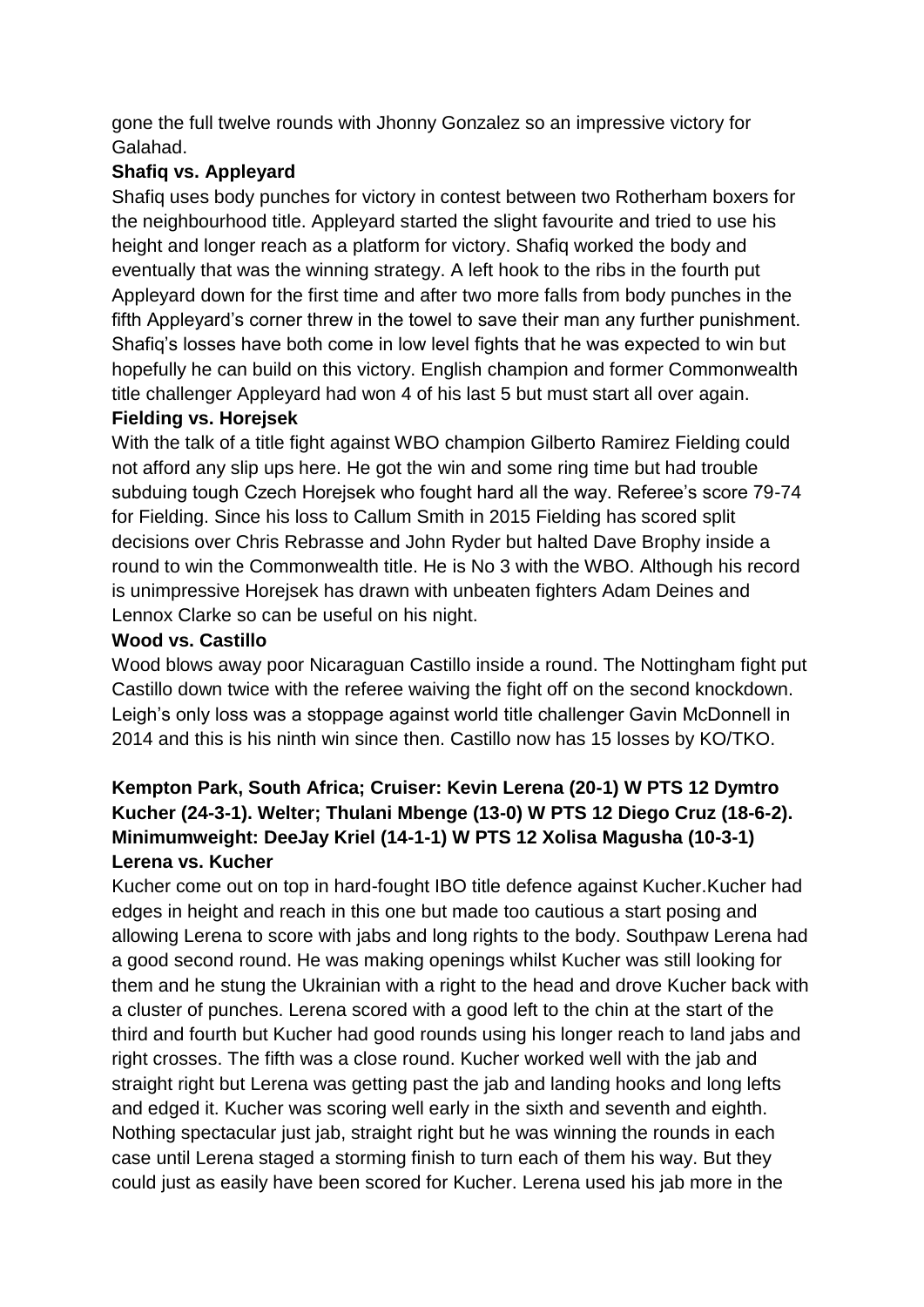ninth and he was the one landing the more eye-catching shots with Kucher pinging Lerena with jabs and straight rights but being rocked by some of Lerena's punches, despite having the shorter reach Lerena used his jab to take this one. He was beating Kucher to the punch and adding some thumping lefts and rights with both fighters looking tired. Lerena was stronger in the eleventh. Kucher kept pumping out the punches but Lerena was using his jab well and landing less but heavier. Lerena took the last. He had more left and although on the back foot was getting home with sharp right uppercuts and left hooks on the advancing Kucher as the fought their way to the bell after twelve hard gruelling rounds. Scores 119-109 twice and 117-111 for Lerena. I could not agree with the first two scores as I thought Kucher did much better than that and the 117-111 looked a better reflection. The South African was making the first defence of the IBO title he won with a points victory over Youri Kayembre Kalenga in September and he was made to fight hard all the way making this win that much more meaningful. The cruiser division has been in limbo for a while as the WBSS tournament has tied up the four titles. Lerena is No 4with the IBF (3) and 6 and 8 respectively with the WBC and WBA so very much in the picture once the smoke clears. Kucher, 33, is a former WBC Silver title holder and knocked Enzo Maccarinelli inside a round to win the European title in June 2016. He lost on points to Marco Huck for this same IBO title in November 2016 which was his last fight before this one.

### **Mbenge vs. Cruz**

Mbenge wins the vacant WBC International title but Cruz comes in at 152.5lbs so 5.5lbs over the limit. Most of that extra weight was around the Mexican's waist and understandably Mbenge focused his attacks on the body in early action. The overweight and slow Cruz stood up well to the attacks and did enough to steal a round here and there as Mbenge tended to fight in bursts. It made things easier for Cruz when Mbenge abandoned his body work and went upstairs as he showed a solid chin. Mbenge was a clear winner but it was not one of his best performances. Cruz had scored good wins over Ivan Cano and Jose Lopez and fought a draw with the 35-1-1 Roberto Ortiz in July but he showed disgraceful lack of dedication here with his weight.

## **Kriel vs. Magusha**

Kriel holds on to his WBC International title with unanimous decision over southpaw Magusha. It was Magusha, the South African champion who made the stronger start. He was able to use his edge in reach to work on the outside with Kriel boxing on the back foot. Magusha was in front after three rounds but Kriel wound up his game and began to use his speed and skill to work openings and upped his work rate. Magusha remained competitive but Kriel was edging the rounds and in the end ran out a clear winner although the scores were a little harsh on Magusha. Scores 118- 110, 118-112 and 116-113 for Kriel. The 22-year-old Kriel lost his first pro fight but is now 14-0-1 in his last 15 including an eight rounds points victory over Magusha in April last year. He is rated WBA 11 and WBC 12. That April loss to Kriel was Magusha's only defeat in his last nine fights.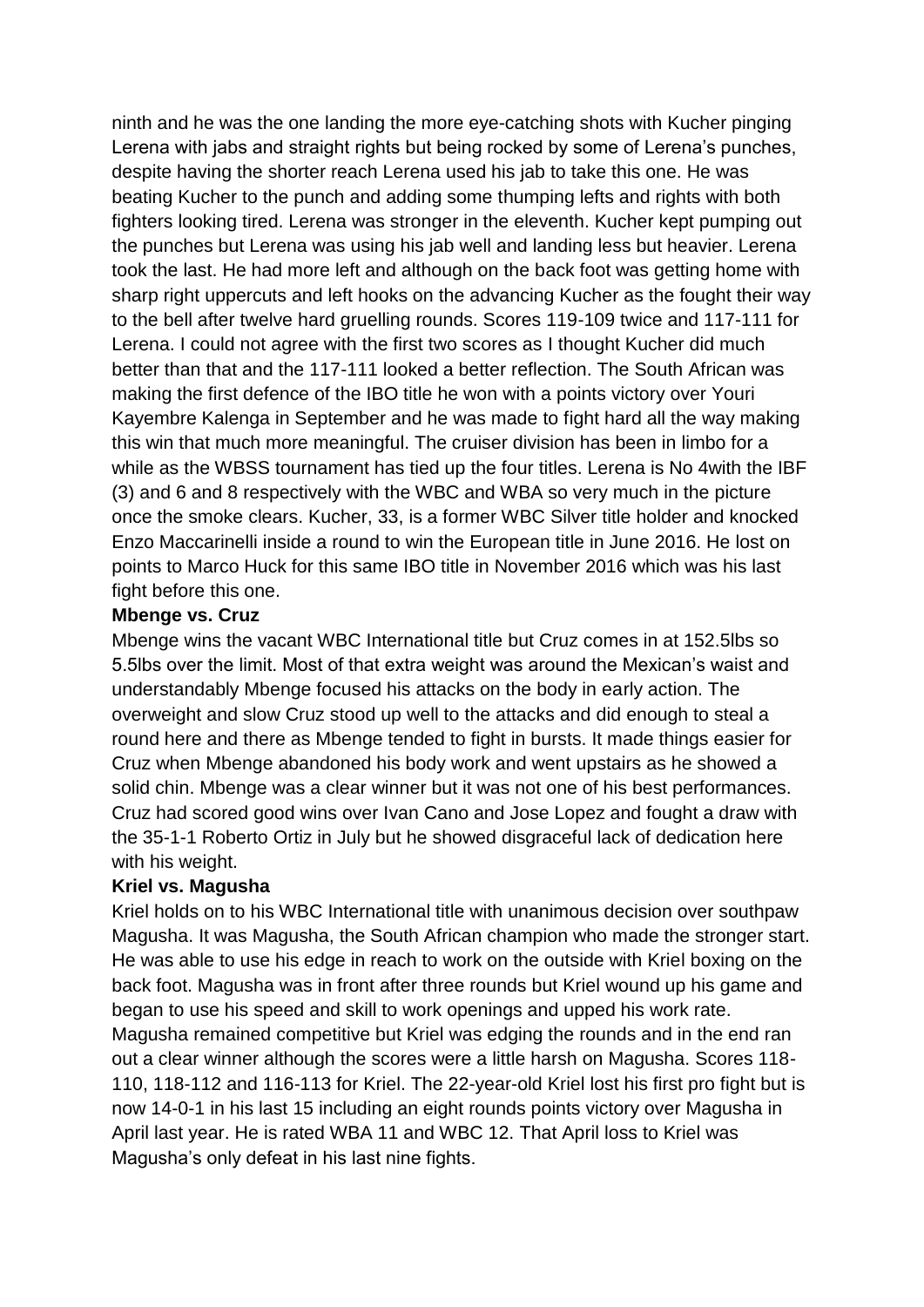## **Glasgow, Scotland; Super Light: Josh Taylor (12-0) W TKO 3 Winston Campos (30-4-5). Super Light: Glenn Foot (22-3) W TKO 11 Jason Easton (11-1). Taylor vs. Campos**

Taylor overwhelms substitute Campos to retain WBC International title. Campos, like Taylor a southpaw, looked confident initially as he circled the ring prodding out jabs. The confidence did not last too long, just as long as it took southpaw Taylor to start firing hooks to the body. Campos did not relish the punishment. In the second Taylor again scored with body punches before switching to the head. He had Campos tumbling down with a clubbing left to the side of the head but landed a punch on the back the Nicaraguan's head as he was his way down. Campos beat the count but was floored again with a series of punches before the bell and he went back to his corner shaking his head and looking like a fighter who did not want to be there. He came out for the third and tried to punch with Taylor. Taylor drove him back with right hooks and put him down again and although he managed to get up the referee stopped the fight. The 27-year-old "Tartan Terror" now has eleven wins by KO/TKO and was making the second defence of his WBC International title. He is No 6 with the WBC and obviously has a chance of landing a fight with the winner of the fight between Amir Imam and Juan Carlos Ramirez for the vacant title. Campos came in as a late substitute and suffered his third loss by KO/TKO. He was 13-0-1 in his last 14 fights so a good level replacement.

### **Foot vs. Easton**

Foot halts Easton late in a fight for the vacant Commonwealth title in a real war. This was a contests of contrasting styles with Foot the aggressor with a big punch and Easton an upright boxer with excellent skills and some power. Foot came out fast and was getting past Easton's jab and unsettling the Scot. Easton tried to get on the front foot in the second and was boxing well until a right drove him back to the ropes and another one put him down. He was up quickly and managed to stay to the bell. Easton began to steady himself and box and counter. Foot was a bit right hand happy but remained dangerous. Neither fighter wanted the other to have the last punch in any exchanges so as one would land the other would punch straight back. As long as Easton could make space he was able to score with long jabs and right crosses but Foot was in his face the whole time. The eighth was a candidate for round of the year. First Foot shook Easton with yet another overhand right and Easton came back with a vicious left hook and a right to the head. Suddenly Foot was in deep trouble fighting to stay on his feet as Easton battered away trying to find the punch to finish things. Foot survived and found a big right to have Easton in trouble only for Easton to land a huge right of his own at the end of a round that had the crowd on its feet for the full three minutes. Easton boxed well in the ninth and most of the tenth as they again traded heavy stuff but late in the round Easton looked exhausted and was now cut over his left eye. Easton put in a big effort at the start of the eleventh but really had nothing left. Foot drove him to the ropes with two heavy rights to the head and Easton slid down to the canvas and the referee waived the fight over. Easton went to hospital after the fight as a precaution but was not in danger. A great fight and Foot wins the vacant Commonwealth title at his second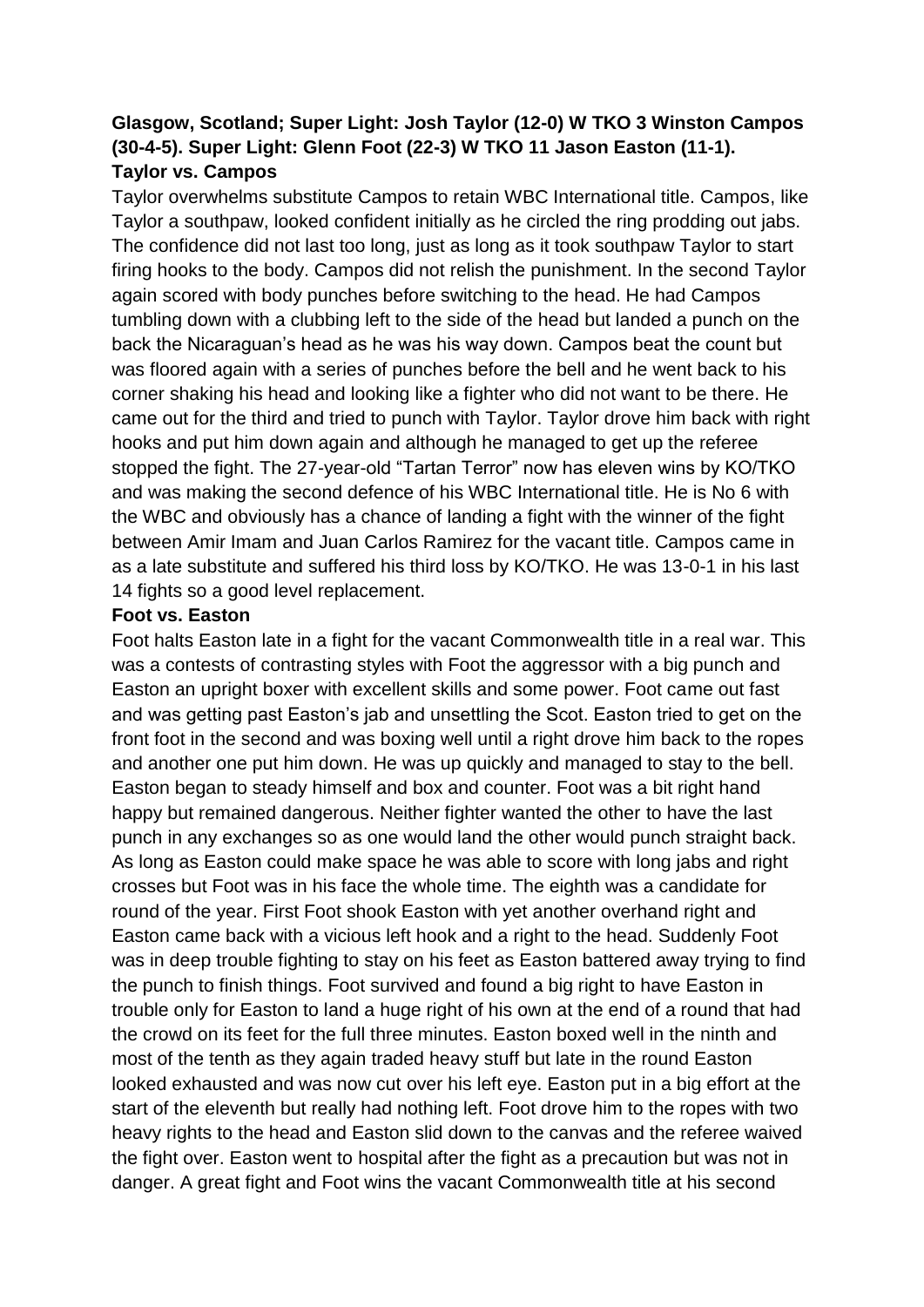attempt. Easton fought a brave fight but the constant pressure and big rights from Foot proved too much for him.

## **Weissenfels, Germany: Light Heavy: Dominic Boesel (27-1) W PTS 12 Serhiy Demchenko (18-12-1). Light Heavy: Adam Deines (14-0-1) W PTS 12 Stefan Haertel (15-1). Light Heavy: Enrico Koelling (25-2) W TKO 1 Giorgi Beroshvili (30-22-3).**

## **Boesel vs. Demchenko**

Boesel wins the vacant European title at the second attempt as he outscores a strong but limited Demchenko. Boesel boxed well on the back foot over the early rounds letting Demchenko come forward and countering. He used a strong, quick jab to set Demchenko up for straight rights with Demchenko pressing and going to the body but not having much success as the hand speed and movement of Boesel was piling up the points. The scores after four rounds were 40-36 twice and 39-37 for Boesel. He continued to control the fight. Demchenko was just not pressing hard enough and not throwing enough punches. Boesel was able to score easily with counters and when he stepped in with a burst of punches Demchenko was too slow to be able to land anything of his own. To make matters worse he was cut over his left eye in a clash of heads in the sixth. That seemed to spur Demchenko who had a bit more success in the seventh but Boesel took the eighth moving and jabbing and was in front on scores 80-73, 78-74 and 77-75. The pace slowed in the ninth allowing Demchenko some measure of success when he could trap Boesel on the ropes but in the tenth Boesel was moving and finding plenty of gaps for quick jabs and combinations. In the eleventh Boesel took no chances really just trying to avoid any trouble which allowed Demchenko to take the round and Demchenko took the last also as Boesel spent most of the three minutes on the ropes covering up with Demchenko trying to land the big punch he needed but he never really managed to shake Boesel. Scores 116-112 twice and 118-111 all for Boesel. The 28-year-old German was halted in eleven rounds by Karo Murat for the vacant title in July last year. He has good wins over Balazs Kelemen and Tony Averlant and is a quick, clever boxer but not really a power punches. Italian-based Ukrainian Demchenko, 38, had a 1-4 spell against good level European fighters. He won the European Union title with a technical decision over Hakim Zoulikha in May but was too onepaced here.

## **Deines vs. Haertel**

Deines wins this battle of unbeaten German hopes. It was Haertel with the smoother boxing skills and Deines the stronger and more aggressive. Southpaw Deines made a quick start coming forward throwing bunches off hooks with Haertel unsettled by the quirky style of Deines. Haertel settled from the second. He used his longer reach and faster hands to get through with jabs and landed some good left hooks to the body. Deines was more effective in close and he tried to distract Haertel with some showboating but Haertel stuck to his task. A strange fourth saw then just stand with their heads touching and not really working to the body and they kept returning to that position throughout the round. Deines scored well to the body and Haertel did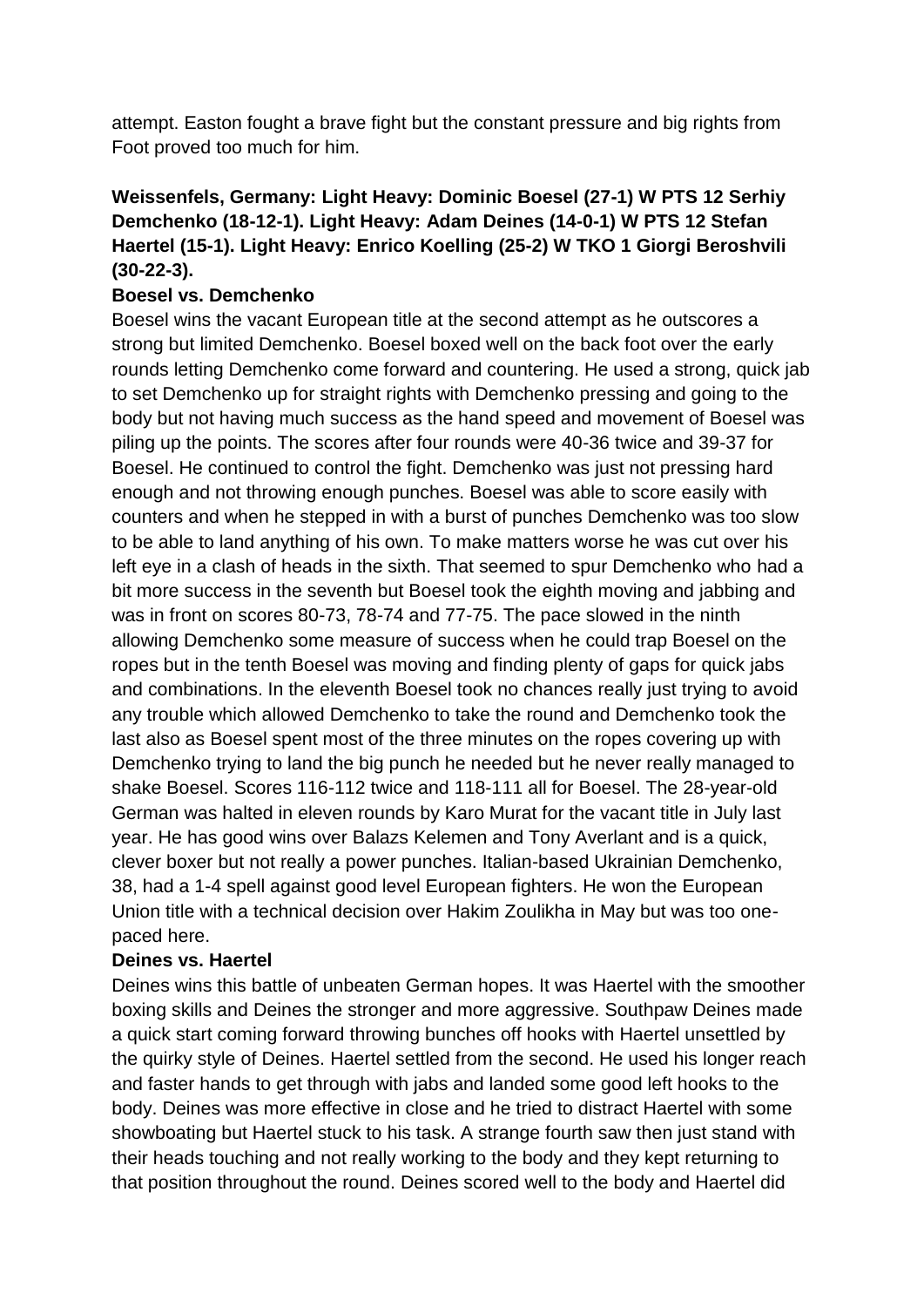not help himself by choosing to stand and trade when he was faster and more accurate on the outside. The rounds were close with neither fighter really dominating the action. It looked as though the cleaner work came from Haertel but the decision went to Deines. Scores 96-94 and 96-95 to Deines and 96-94 to Haertel. Deines wins the vacant German title and Haertel loses his unbeaten tag.

### **Koelling vs. Beroshvili**

Koelling gets this one over quickly against late choice Beroshvili. Koelling was shadowing Beroshvili around the ring scoring with a couple of left hooks and a right to the head. Beroshvili sent out a couple of prodding jabs as he retreated. Half way through the round a right to the body dropped Beroshvili to his knees. He was up at eight but went down again before Koelling could land another punch of any significance and although he again made it to his feet the referee stopped the fight. First fight for Koelling since leaving Sauerland and joining SES and his second win since losing on a twelfth round kayo against Artur Beterbiev for the vacant IBO title in November. Beroshvili's twelfth loss by KO/TKO.

## **Cologne, Germany: Super Middle: Avni Yildirim (18-1) W PTS 12 Derek Edwards (27-8-1).Light: Robert Tlatlik (22-1) W TKO 7 Marek Jedrzejewski (13- 1). Super Middle: Yusuf Kanguel (15-2-1) W TKO 5 Sladan Janjanin (23-2). Super Feather: Yavuz Erturk (26-1) W KO 2 Giorgi Abuladze (11-5-1). Yildirim vs. Edwards**

Yildirim gets unanimous verdict over experienced Edwards in an entertaining and competitive contest. Yildirim adopted a more cautious approach than in the past. He has been focusing on improving his defence and was working his opening rather than trying to batter the door down. There were plenty of spirited exchanges with both scoring well with right hooks. A right from Yildirim shook Edwards in the second but the American took it well and despite having to absorb another right and a hurtful left hook Edwards was firing back with hooks and uppercuts inside. Yildirim continued to ramp up the pressure scoring with left hooks to the body and heavy rights to the head. Edwards was taking the punches well and finding gaps for his jab and landing quick two-handed flurries in an entertaining fight. Yildirim had an impressive fifth as he mixed up his punches landing stiff jabs crunching rights to the head and then going to the body. Edwards had the better of some furious exchanges in the sixth and they both had successes in the seventh and eighth but with Yildirim landing the heavier punches in the seventh and Edwards getting through with jabs an uppercuts in the eighth. The ninth and tenth saw Edwards scoring with bursts of quick light punches and Yildirim landing less but landing heavier. Yildirim had built a solid lead but both tired over the last two rounds and Edwards was finding gaps for his jab and short hooks as Yildirim abandoned his boxing for a while but Yildirim had a strong last round to emerge a good winner. Scores 116-112 twice and 118-110 all for Yildirim. The 26-year-old Turkish "Mr Robot" retains his WBC International title in his second win since his disastrous three round loss to Chris Eubank Jr in October. He is obviously working on the faults that loss exposed and is still in the top ten of both the WBA and WBC so still very much a force. At 38 Edwards is still a classy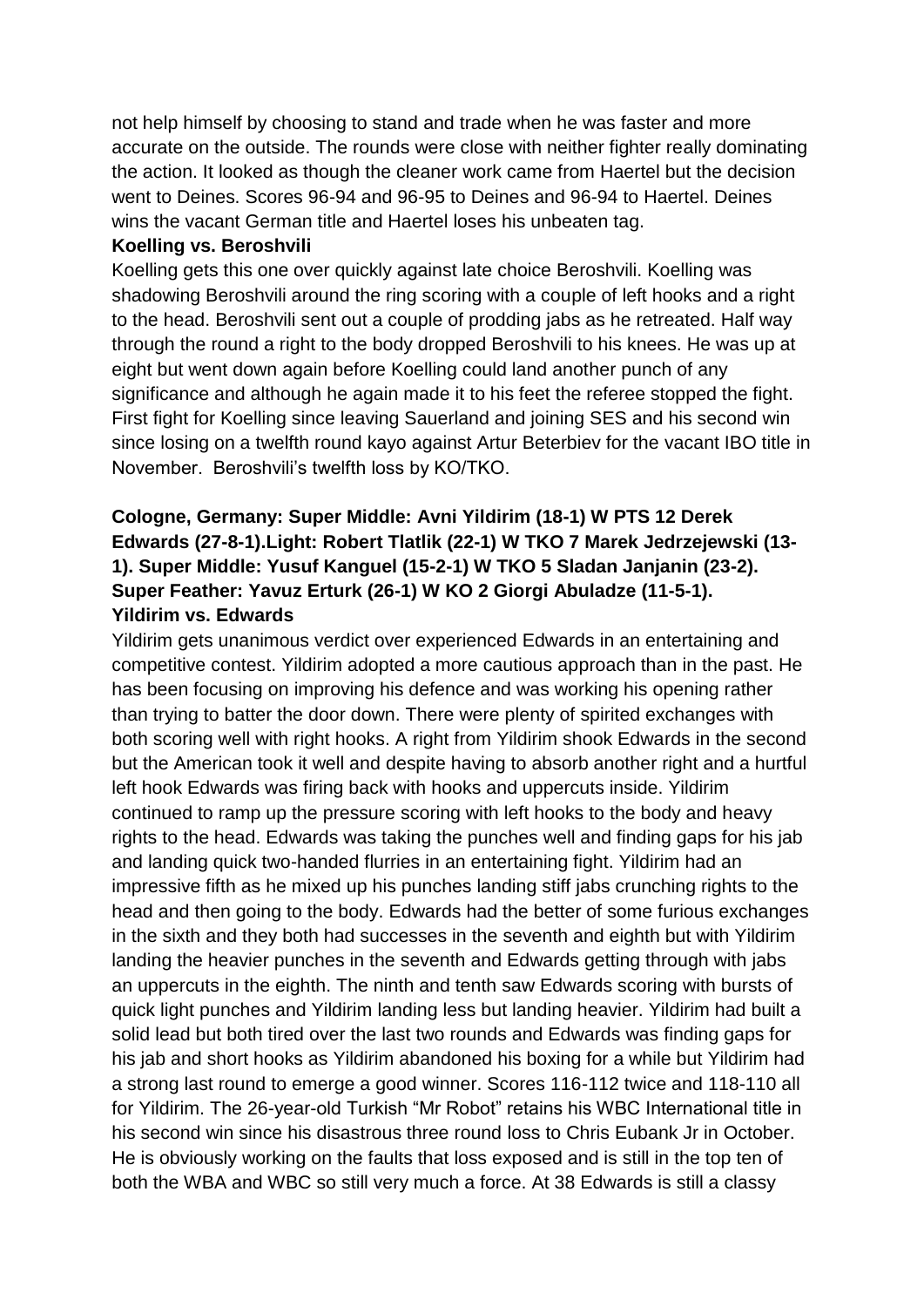boxer and as he showed in knocking out Badou jack in 61 seconds is dangerous but that is now five losses in a row. They have all been to world rated opponents but at 38 no one is going to invest any money in rebuilding his career.

## **Tlatlik vs. Jedrzejewski**

Tlatlik wins the vacant WBC International Silver title with stoppage of fellow Pole Jedrzejewski. Tlatlik won this one more easily than expected. Jedrzejewski seemed flat and never really made any impression and a big left from Tlatlik in the seventh had him in deep water and the referee stopped the fight. German-based Pole Tlatlik gets win No 16 by KO/TKO as he rebuilds after losing his unbeaten record against Lukasz Wierzbicki in June. Jedrzejewski had won 12 of his previous 13 fights by KO/TKO.

## **Kanguel vs. Janjanin**

Kanguel wins the vacant WBC Mediterranean title with stoppage of Bosnian Janjanin. Now 8 wins in a row for the 34-year-old Kanguel the last seven by KO/TKO. Janjanin had won his last nine fights with his other loss being to Canadian Steven Butler.

## **Erturk vs. Abuladze**

Erturk alias "Jonathan English" makes it 20 wins by KO/TKO with second round victory over Georgian Abuladze. The 30-year-old former undefeated World Boxing Union and World Boxing Federation champion had only one fight in 2016 and one in 2017 but hopefully be more active now. Third loss by KO/TKO for Abuladze.

## **Guaynabo, Puerto Rico; Super Feather: Jayson Velez (26-4-1) W TKO 12 Juan Manuel Lopez (35-6). Super Feather: Alberto Mercado (14-1-1) W PTS 8 Jose Nieves (22-4-3).**

## **Velez vs. Lopez**

Velez continues his rebuilding process with a late stoppage of Lopez. After some cautious sparring in the first Velez rocked Lopez with a right and Lopez banged back with a southpaw left but Velez showed the faster hand speed. Lopez tried take the fight to Velez over the next few rounds but again Velez was quicker and jolted Lopez with jabs and landed sharp rights and his punches had a bump growing under the left eye of Lopez. Velez continued to outscore Lopez who was dreadfully slow on his feet and the only time he was able to land any significant punches was when he could pin Velez to the ropes or when Velez chose to stand and trade. It was on those occasions that the strength of Lopez allowed him to bull Velez on the inside with Velez ducking too low and doing too much holding making the fight untidy at times. As long as Velez stayed on the outside and boxed he was doing fine but gradually he was letting himself be drawn into a brawl and Lopez was finding the target with clubbing lefts. Lopez had to survive a couple of examinations by the ringside physician due to a vertical cut on his forehead above his nose. The end came in the last round. Once again Lopez had to pass an inspection of the vertical gash and when the action resumed Velez landed a blistering right uppercut and then a straight right that put Lopez down on one knee. After the eight count Lopez wobbled but tried to punch his way out of trouble until a series of head punches had him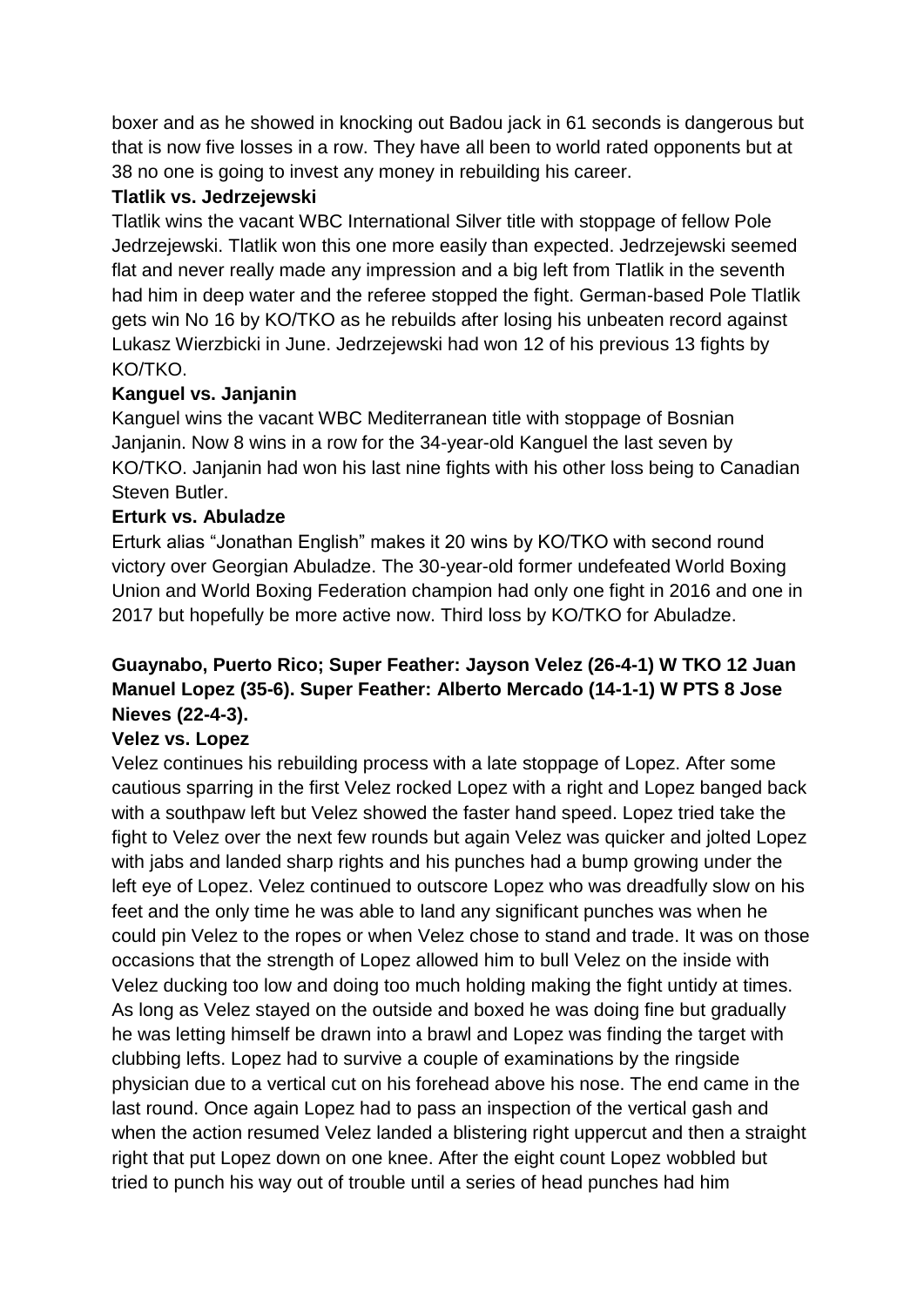staggering badly and about to go down and the referee stopped the fight. "La Maravilla" Velez had looked to be on the road to nowhere after four straight losses in 2015/2016 but he scored two wins last year and this battle for local bragging rights is a big win for him. Now 32 Juanma" is looking a bit worn around the edges. The former WBO super bantam and feather champion has been on a switchback ride recently with losses to Mikey Garcia, Francisco Vargas and Jesus Cuellar and a wins over Daniel Ponce De Leon and in his last fight in October 2016 over Wilfredo Vazquez.

### **Mercado vs. Nieves**

In his first fight for a year Mercado makes a slow start. Nieves edged the first two rounds in this all-southpaw contest but then Mercado began to roll and took over the fight. Nieves remained competitive but at 37 and in his first fight for almost five years he is not the force he was and Mercado was a clear winner. Scores 79-73, 78-74 and 77-75 all for Mercado. First fight for Mercado since losing his unbeaten tag against Velez in March last year. First fight for Nieves since his first round kayo loss to Shinsuke Yamanaka for the WBC bantam title in 2013.

## **Arroyo Seco, Argentina: light: Miguel Acosta (11-6-1) W PTS 10 Luis Rueda**

**(17-1).** Big surprise here as modest non-puncher Acosta floors unbeaten Rueda three times in their all-southpaw contest and wins by a large margin on all cards. Acosta made a great start putting Rueda down with a left to the head in the very first round. Rueda fought back strongly but a right to the chin floored him again in the third. Rueda got back into the fight over the fourth, where Acosta flirted with disqualification by holding too much, and fifth but was dropped again by a right in the sixth. They both landed some heavy punches and after more clinching Acosta was docked a point in the eighth but he took the ninth and tenth to wrap up victory. Scores 95-91 twice and 97-89 for Acosta who takes Rueda's IBF Latino title. Acosta, 26, had lost on points to Rueda in 2016 being floored and having to take a standing count so this was sweet revenge and gives him his fifth win in a row. Rueda, 31, was ranked No 1 challenger for the Argentinian title so a big setback.

**Carentan, France; Super Feather: Matthieu Lehot (11-8-1) W PTS 10 Dame Seck (11-19-2).** Lehot wins the vacant French title with decision over Seck. Neither of these fighters will get past domestic level but they put on a spirited contest. Fighting in his hometown Lehot was in control most of the way but Seck fought hard and many of the rounds were close. Scores 100-90 twice and 98-92 for Lehot. Lehot moves to 5-1-1 and Seck has now lost 7 of his last 8 fights. There are better French super feathers than these two but the others are looking towards European titles.

## **Dublin, Ireland: Super Welter; Craig O'Brien (8-0) W PTS 10 Jay Byrne (6-4).**

O'Brien wins the vacant Irish title as he outboxes Byrne. O'Brien just got the better of the first two rounds but Byrne had a good third catching O'Brien with a big left. From there the superior skills of O'Brien saw him sweep the middle rounds which featured a number of fierce exchanges. Byrne took the ninth as O'Brien's work rate dropped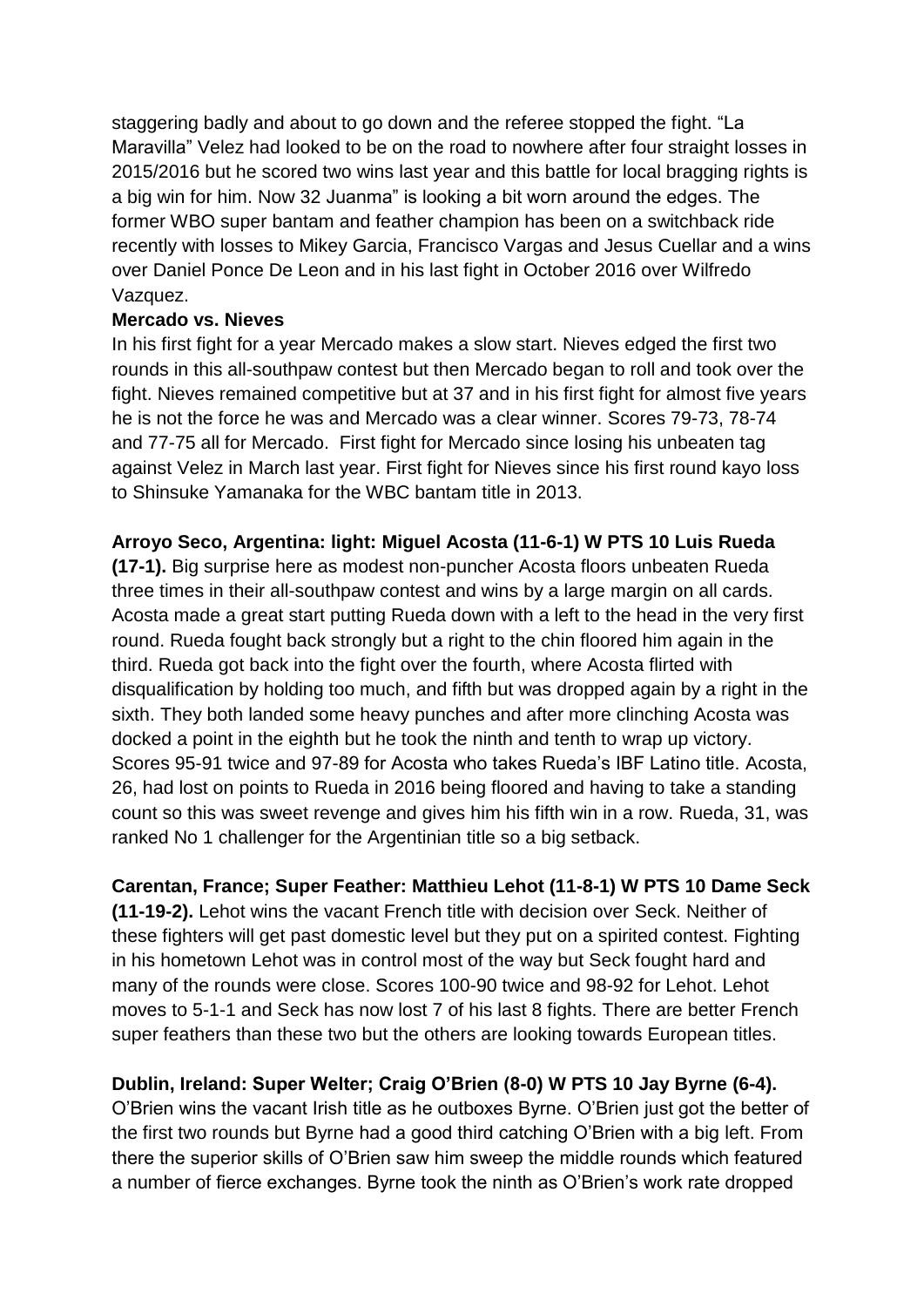and he attacked strongly in the tenth but O'Brien was a clear winner. Scores 98-92 twice and 99-92 for O'Brien who is still seeking his first inside the distance win. All of Byrne's losses have come against unbeaten fighters

### **Tokyo, Japan: Light: Masayuki Ito (23-1-1) W TKO 9 Vergil Puton (17-10).**

Former OPBF champion Ito keeps busy with stoppage of Filipino Puton. Ito was looking to make this an early night and had Puton badly hurt with a right in the first and only the bell saved Puton. The Filipino's nickname is "Strong Man" and he lived up to that as Ito continually landed heavy rights and Ito had him badly shaken again in the third. Again Puton survived and fought back hard and landed some good punches in the seventh. However a stream of straight rights and uppercuts from Ito slowly broke the game Filipino down and the referee stepped in to save him in the ninth. Now 12 wins by KO/TKO for the 27-year-old from Tokyo who has won seven in a row and is rated IBF 9(7)/WBC 8/ WBA 9. Puton the Philippines No 10 drops to 3-7 in his last 10 fights.

### **Kawasaki, Japan: Fly: Masayuki Kuroda (29-7-3) W PTS 10 Katsunori**

**Nagamine (14-2-1).** This one was close all the way as Kuroda makes a successful third defence of the national title. Kuroda's edge in reach saw him take the first round but Nagamine came back with some hard rights and left hooks and the third, fourth and fifth were very close as reflected in the scores at the half way mark of 48-47 twice for Kuroda and 48-48. Nagamine edged the sixth only for Kuroda to take the seventh with strong rights. Nagamine looked to be tiring but rebounded to take the eighth with Kuroda pocketing the ninth. Nagamine scored with a heavy right in the last as they fought to the bell. Scores 96-93, 96-94 and 95-94 for Kuroda. A former Japanese light fly champion Kuroda lost to Juan Reveco in a challenge for the secondary WBA fly title in 2013. He is rated WBA 5/IBF 8(7)/WBC 9/WBO 10. Nagamine was 4-0-1 in his last 5 fights but this was his first move up to ten rounds so he did better than expected

### **Brentwood, England; Super Welter: Billy Bird (17-1) W PTS 10 Matt McCarthy**

**(18-2).** Yet another excellent BBB of C Southern Area title fight saw the title change hands as Bird outpoints champion McCarthy in an all-Essex scrap. It was a back and forwards battle over the first four rounds with Bird probably just having a small edge. The fifth was the round that decided the fight, McCarthy shook Bird with a left but as he moved in to capitalise on that a left hook from Bird knocked him off balance and he touch the floor with his glove which led to a count. McCarthy went straight back to war and a left sent Bird's mouthguard flying only for Bird to again slam back with a left that put McCarthy down for the second time in the round. Bird also did enough to take the sixth but McCarthy fought back hard and skilfully in the closing rounds trying to close the gap in the points but just failed to do so. Referee's score 96-95 for Bird showing how the fifth round was so critical. Bird, 24, moves to seven wins in a row. McCarthy had won his last nine and was making the first defence of the Southern Area title and deserves a return.